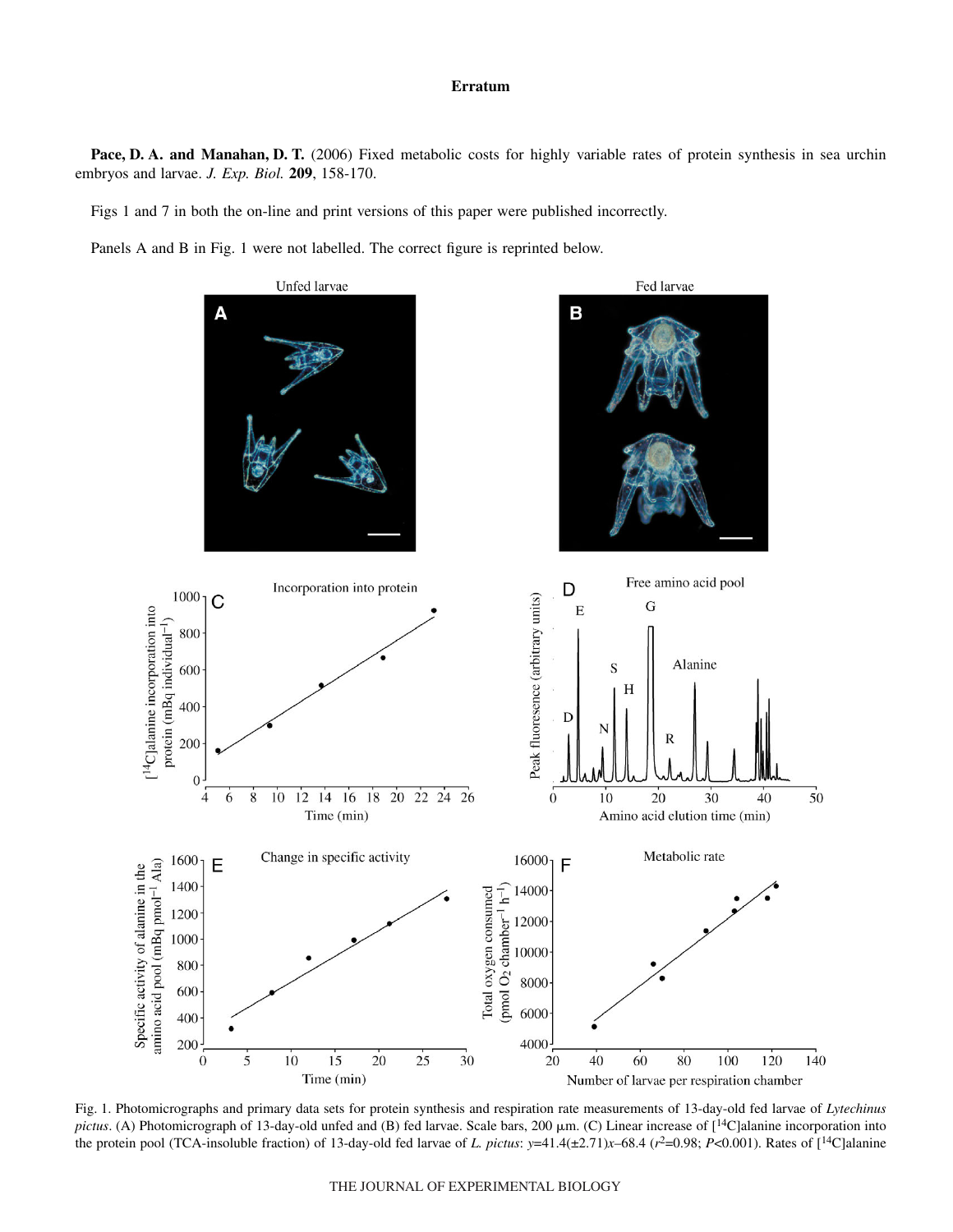incorporation were converted to absolute rates of protein synthesis (ng protein individual<sup>-1</sup> h<sup>-1</sup>) using the change in the specific activity of  $[{}^{14}C]$ alanine in the precursor free amino acid pool (Fig. 1E), the mole-percent of alanine in protein (7.8%; Table 1) and the mole-percent corrected molecular mass for amino acids in protein (129.4 g mole<sup>-1</sup>; Table 1). (D) Chromatogram of extracted free amino acid pool from 13-day-old larvae of *L. pictus* separated using high performance liquid chromotagraphy (HPLC). D, aspartate; E, glutamate; N, asparagine; S, serine; H, histidine; G, glycine; R, arginine. Alanine was the  $\lceil {^{14}C} \rceil$ amino acid tracer used to determine rates of protein synthesis. (E) Specific activity of [14C]alanine in the free amino acid pool during protein synthesis experiments with 13-day-old larvae of *L. pictus*. Specific activity was measured at the specified sampling intervals by quantifying the moles of total alanine with HPLC (as in Fig. 1D).  $[{}^{14}$ C alanine was measured by liquid scintillation counting of the radioactivity associated with the alanine peak fraction. Increase of specific activity was described by the linear equation:  $y=39.2(\pm 3.85)x+279.9$  ( $r^2=0.96$ ;  $P<0.001$  for ANOVA of regression slope). (F) Respiration rate of 13-day-old fed larvae of *L. pictus*. Each data point represents a different respiration chamber. Respiration rate was calculated by determining the slope of total oxygen consumption in each respiration chamber for the known number of larvae in that chamber:  $y=109.5(\pm 8.4)x+1254$  ( $r^2=0.97$ ;  $P<0.0001$ ), where the slope of 109.5 has units of pmol  $O_2$  larva<sup>-1</sup> h<sup>-1</sup>.

In Fig. 7B, the broken line was labelled incorrectly as 'Correct measured synthesis=183 ng day<sup>-1</sup>' instead of 'Measured synthesis=183 ng day<sup>-1</sup>. The correct figure is reprinted below.



Fig. 7. (A) Setting metabolic rate. Percent of total metabolic rate (MR; given as  $\mu$ J individual<sup>-1</sup> h<sup>-1</sup>) for different developmental stages of *L. pictus* accounted for by protein synthesis and sodium pump activity (data on Na+/K+-ATPase taken from Leong and Manahan, 1997). (B) Protein depositional efficiency. Rate of protein deposition (solid line) calculated from data on total protein content (see equation in legend of Fig. 2A). Rate of protein synthesis (broken line) calculated from protein synthesis rate (see equation in legend of Fig. 4). Rate of protein degradation during development (dotted line) calculated as difference between rates of synthesis and deposition. All rates were calculated on a per-larva basis. For 15-day-old larvae, the depositional efficiency was 21%.

In addition, on p. 166, right column, line 8, 'protein dispositional efficiency' should read 'protein depositional efficiency'. We apologise for these errors and any inconvenience caused.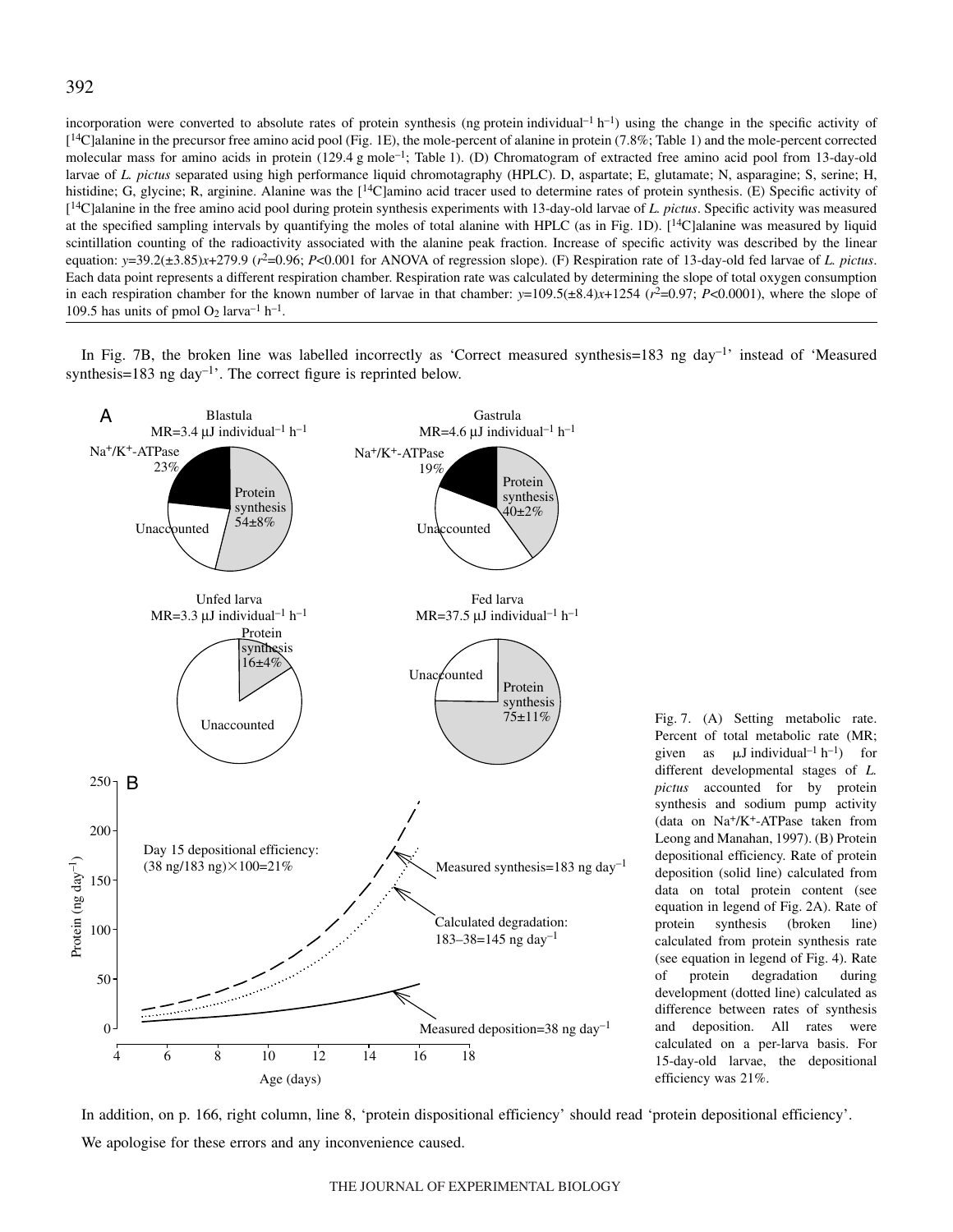The Journal of Experimental Biology 209, 158-170 Published by The Company of Biologists 2006 doi:10.1242/jeb.01962

# **Fixed metabolic costs for highly variable rates of protein synthesis in sea urchin embryos and larvae**

Douglas A. Pace and Donal T. Manahan\*

*Department of Biological Sciences, University of Southern California, Los Angeles, CA 90089-0371, USA* \*Author for correspondence (e-mail: manahan@usc.edu)

*Accepted 31 October 2005*

#### **Summary**

**Defining the physiological mechanisms that set metabolic rates and the 'cost of living' is important for understanding the energy costs of development. Embryos and larvae of the sea urchin** *Lytechinus pictus* **(Verrill) were used to test hypotheses regarding differential costs of protein synthesis in animals differing in size, rates of protein synthesis, and physiological feeding states. For embryos, the rate of protein synthesis was**  $0.22\pm0.014$  ng protein embryo<sup>-1</sup> h<sup>-1</sup> (mean  $\pm$  s.e.m.) and **decreased in unfed larvae to an average rate of**  $0.05\pm0.001$  ng protein larva<sup>-1</sup> h<sup>-1</sup>. Fed larvae had rates of **synthesis that were up to 194 times faster than unfed larvae**  $(9.7\pm0.81 \text{ ng protein larva}^{-1} \text{ h}^{-1})$ . There was no **significant difference, however, in the cost of protein synthesis between these larvae with very different physiological states. Furthermore, the cost of synthesis in the larval stages was also similar to costs measured for blastula and gastrula embryos of 8.4±0.99 J** mg<sup>-1</sup> protein synthesized. The cost of protein

#### **Introduction**

A longstanding goal of the study of animal physiology has been to understand the processes that regulate metabolism (Schmidt-Nielsen, 1972; Heusner, 1991; Wieser, 1994; Hochachka and Somero, 2002). Early developmental stages have high mass-specific rates of energy utilization relative to adult stages (Zeuthen, 1953), and during larval growth the rates of energy expenditure increase significantly (Widdows, 1991; Hoegh-Guldberg and Manahan, 1995). The biochemical bases that set such changes in mass-specific metabolic rates during development are not fully understood. The sodium pump is one major component that establishes rates of turnover of the ATP pool and, hence, metabolic rate. For instance, in developing sea urchin embryos and larvae, the physiologically active fraction of the sodium pump could alone account for 40% of metabolic rate (Leong and Manahan, 1997).

Protein synthesis and turnover are also processes known to be major determinants of metabolic rate (Waterlow, 1984; Hawkins, 1991). The regulation of protein synthesis is a key **synthesis was obtained using both direct ('inhibitor') and indirect ('correlative') measurements; both methods gave essentially identical results. Protein synthesis accounted for up to 54±8% of metabolic rate in embryos. Percent of metabolism accounted for by protein synthesis in larvae was dependent on their physiological feeding state, with protein synthesis accounting for 16±4% in unfed larvae and 75±11% in fed larvae. This regulation of metabolic rate was due to differential rates of synthesis for a fixed energy cost per unit mass of protein synthesized. The cost of synthesizing a unit of protein did not change with increasing rates of protein synthesis. We conclude that the cost of protein synthesis is independent of the rate of synthesis, developmental stage, size and physiological feeding state during sea urchin development.**

Key words: embryo, larva, sea urchin, *Lytechinus pictus*, protein synthesis, metabolic rate, energetic cost.

component of metabolic depression in response to environmental stress (Guppy et al., 1994; Hofmann and Hand, 1994; Smith et al., 1996; Podrabsky and Hand, 2000). Rapid development and growth correspond with rapid rates of macromolecular synthesis and turnover. In marine invertebrates, protein is a major biochemical constituent of eggs, developing embryos and larval forms (echinoderms: Turner and Lawrence, 1979; McClintock and Pearse, 1986; Shilling and Manahan, 1994; mollusks: Holland and Gabbott, 1971; His and Maurer, 1988; Vavra and Manahan, 1999). While there have been numerous studies of biochemical content of developmental stages of marine invertebrates, far less is known about the metabolic costs of protein synthesis and turnover in these organisms.

Metabolic costs of protein synthesis have been suggested to comprise fixed and variable components (Pannevis and Houlihan, 1992; Smith and Houlihan, 1995). At high rates of protein synthesis the proportion of metabolism accounted for by the fixed costs of synthesis decreases, resulting in up to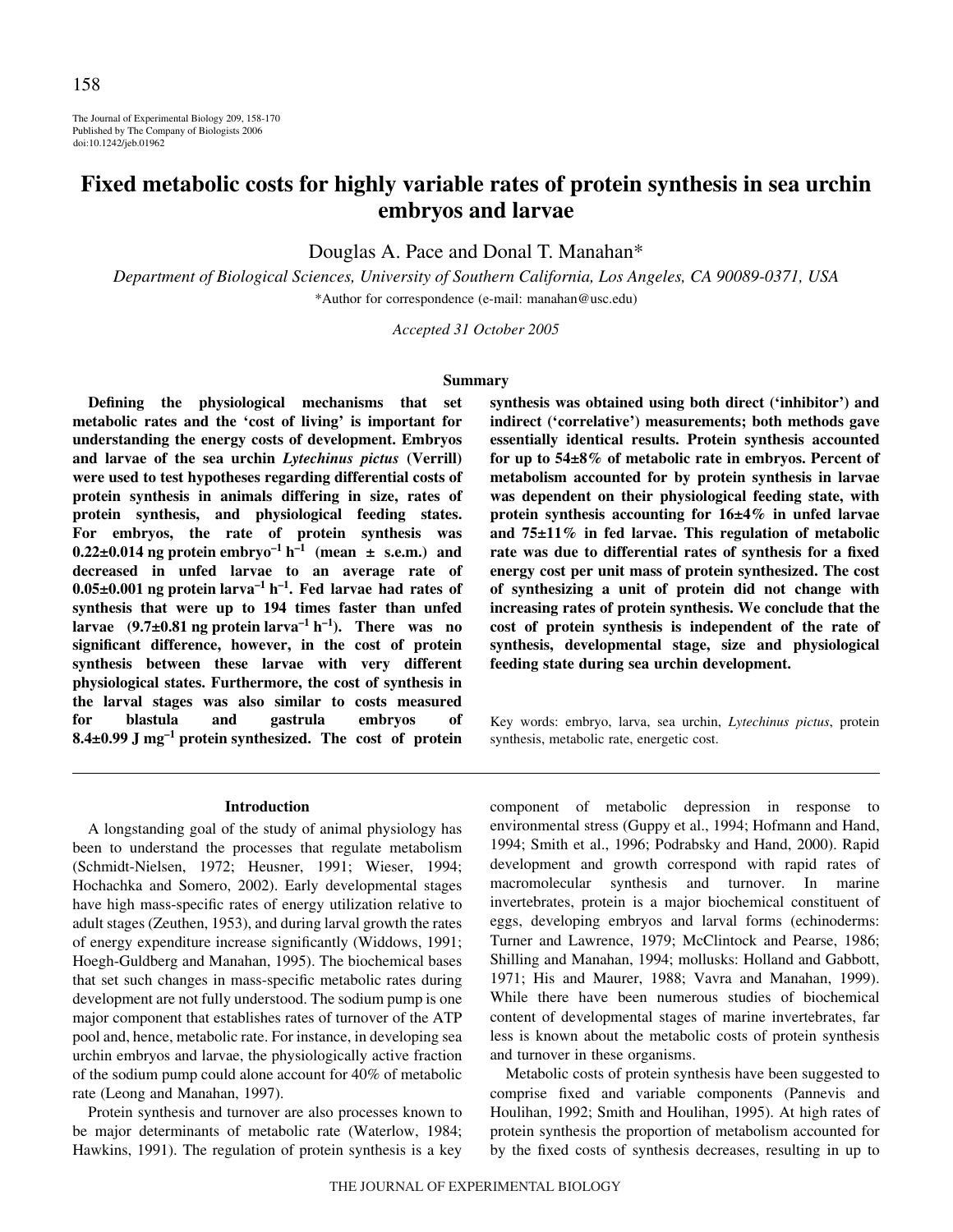tenfold lower costs of protein synthesis per unit mass of protein synthesized by fish cells (Smith and Houlihan, 1995). If costs of synthesis vary as a function of the rate of synthesis, then it would be predicted that developmental stages with highly variable rates of synthesis would have variable costs. In constructing energy budgets for costs of development, such variable costs of synthesis need to be defined. The findings presented in this paper are based upon studies of protein synthesis and metabolic rates measured *in vivo* during development and growth of early life history stages of sea urchins. This work takes advantage of the longstanding experimental tractability of sea urchin embryos for studies of protein synthesis (Davidson, 1968, 1976, 1986, 2001) and adds the physiological perspective of determining the metabolic costs of such synthesis. When combined with other components of the metabolic 'pie-chart' (e.g. the sodium pump; Leong and Manahan, 1997), defining the costs of protein synthesis as a function of developmental stage and size will significantly increase understanding of the fundamental processes that set metabolic rates during animal development and growth.

#### **Materials and methods**

# *Spawning and animal culturing*

All seawater used for culturing and for experiments with embryos and larvae was sterile-filtered  $(0.2 \mu m)$  pore size) and UV treated. Gravid adults of the sea urchin *Lytechinus pictus* (Verrill 1867), were induced to spawn by intracoelomic injection of 0.5 mol  $l^{-1}$  KCl. Fertilization success was checked and only cultures started from eggs having greater than 90% fertilization success were used. Embryos and larvae were reared at a concentration of 6–8 individuals  $ml^{-1}$  at 15°C in 20 l culture vessels. Larvae in three replicate 201 culture vessels received no algal food (the 'unfed' treatment) (Fig. 1A). Larvae in three other 20 l culture vessels were fed algae (the 'fed' treatment) for the duration of the study (to day 16) (Fig. 1B). After each water change every 3 days, the fed larvae received equal amounts of the algae *Rhodomonas* sp. and *Dunaliella tertiolecta* at a total concentration of  $30~000$  cells ml<sup>-1</sup>. Larvae in the unfed treatment were observed to remain active and motile during the 14 days without food. These unfed larvae were highly synchronous in size even after 13 days with no food, with a larval length of  $438\pm8.0\ \mu m$  $(N=20;$  larval length = tip of postoral arm to posterior tip of body). Sea urchin larvae have been reported to recover from such prolonged starvation and, once fed, can continue development to metamorphosis (Moran and Manahan, 2004). Under the rearing conditions used for the fed cultures in this study, the larvae were also synchronous in size at  $681\pm7.9~\mu m$ (*N*=20 for 13-day-old fed larvae).

# *Protein deposition and amino acid composition*

Total protein content was determined independently of protein synthesis measurements on samples of known numbers of individuals using the Bradford assay, modified for use with small samples necessary to study embryos and larvae (Bradford, 1976; Jaeckle and Manahan, 1989). Amino acid composition was determined from total protein extracted from embryos and larvae. Data on the mole-percent composition of amino acids in protein were required for calculations of protein synthesis rates (details below). Protein was precipitated using standard methods (cold, 5% trichloroacetic acid). The precipitates were acid hydrolyzed in 6 mol  $l<sup>-1</sup>$  HCl containing  $0.5\%$  phenol at 110°C for 24 h under vacuum. Samples were analyzed on a Beckman System 6300 (Fullerton, CA, USA) amino acid analyzer using cation exchange chromatography and post-column ninhydrin derivatization.

#### *Alanine transport and incorporation rates*

[ 14C]alanine (Perkin Elmer, Wellesley, MA, USA; 6460 kBq  $\mu$ mole<sup>-1</sup>;  $3.7 \times 10^{10}$  Bq=1 Ci) was used to measure rates of alanine transport from seawater and rates of incorporation of the isotope into the protein fraction of embryos and larvae (for general protocol, see Manahan, 1983). In brief, known numbers of animals (~200–500 individuals, depending on size and rate of transport) were exposed to [ 14C]alanine and the linear rate of transport was calculated per individual from time-course experiments. An example of the quality of data obtained to measure incorporation rate of [ 14C]alanine into the protein fraction (TCA-insoluble fraction) is shown in Fig. 1C. For experiments on embryos and early larval stages, the concentration of alanine in seawater was adjusted to 10  $\mu$ mol l<sup>-1</sup> by addition of cold carrier (<sup>12</sup>C-alanine from Sigma Chemical Co., St Louis, MO, USA). For later larval stages (>10 days old), a concentration of 15  $\mu$ mol l<sup>-1</sup> alanine was used to minimize possible effects of substrate limitation on transport rate. These substrate concentrations were selected based on previous studies of the kinetics of amino acid transport in developing sea urchins (Manahan et al., 1989; Manahan, 1990). No substrate limitation was observed in any transport assay. For all experiments there was a linear rate of transport during the exposure to  $[14C]$ alanine (5–6 points were sampled during each 30–40 min time-course experiment; Fig. 3C). Absolute rates of alanine transport (moles per individual per hour) were determined by correcting the amount of  $\lceil {^{14}C} \rceil$  alanine in animals (determined by liquid scintillation counting after appropriate quench correction) with the specific activity of the isotope in seawater. Alanine transport was also measured to assess if the protein synthesis inhibitor, emetine, decreased alanine transport rate. Emetine was used in the present study for measurements of the cost of protein synthesis.

#### *Protein synthesis*

Rates of protein synthesis in embryos and larvae were measured *in vivo* following the well-established protocols for studies of protein synthesis in sea urchins embryos (e.g. Fry and Gross, 1970; Berg and Mertes, 1970). In principle, several different amino acids could be used as radiolabeled precursors to measure rates of protein synthesis. In this study,  $[14C]$ alanine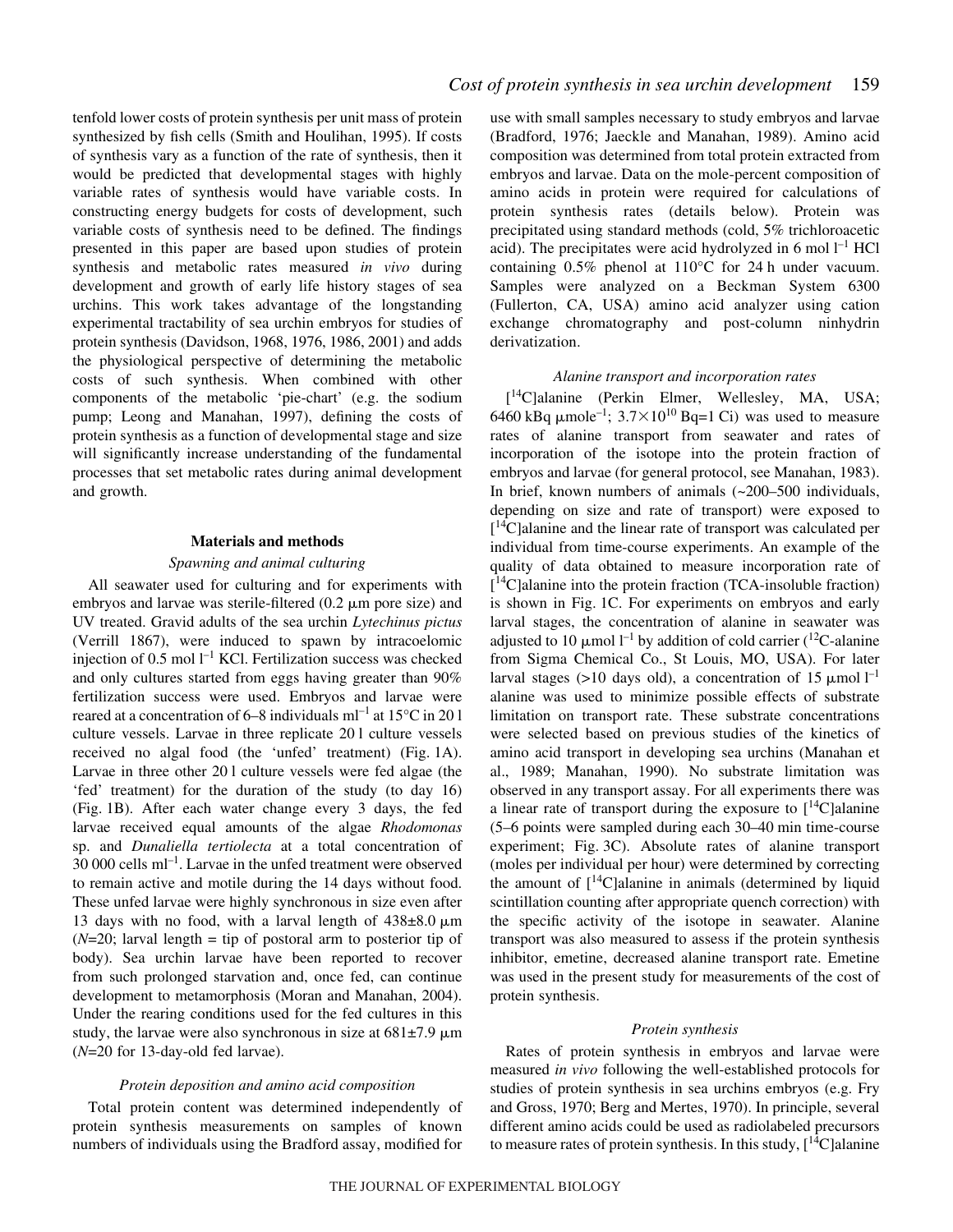

Fig. 1. For legend see p. 161.

was chosen as the tracer to measure rates of protein synthesis. Previously (Marsh et al., 2001) we have shown there to be no differences in protein synthesis rates in developing sea urchins when measured with both 'essential' or 'non-essential' amino acids (leucine and alanine, respectively). This is in accord with other studies of protein synthesis during sea urchin development (summarized in Regier and Kafatos, 1977). Alanine was chosen as the tracer in our study for several reasons. Firstly, it is transported from seawater and rapidly incorporated into protein. Secondly, it is well separated from other constituents of the free amino acid pool of larvae of *L. pictus* (Fig. 1D) and present in sufficient amounts intracellularly to be accurately measured by high performance liquid chromatography (HPLC; for details of methods, see Vavra and Manahan, 1999). The amount of alanine in the free amino acid pool was determined for all measurements of protein synthesis to correct for changes in intracellular specific activity of  $[{}^{14}C]$ alanine (Fig. 1E), necessary for the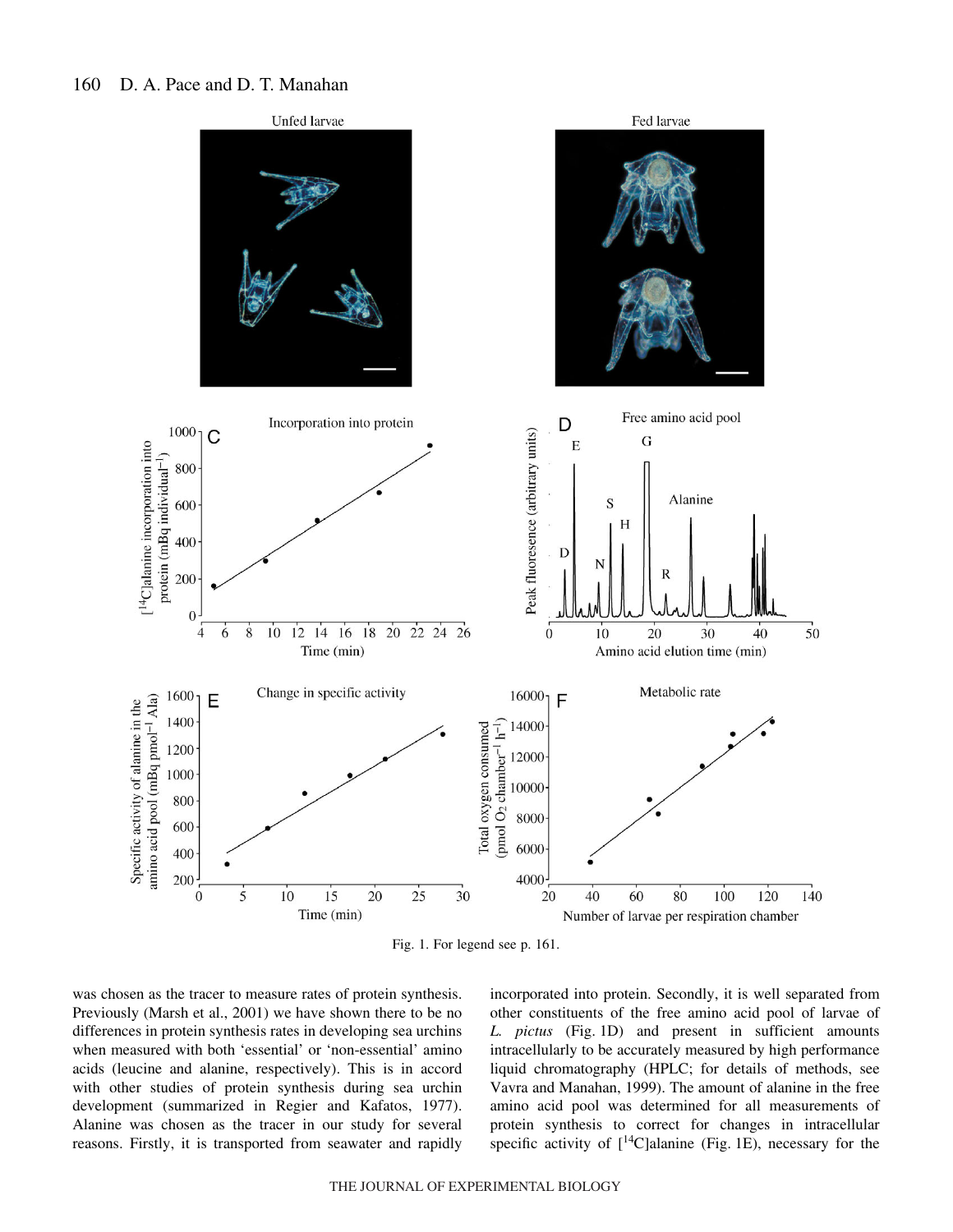Fig. 1. Photomicrographs and primary data sets for protein synthesis and respiration rate measurements of 13-day-old fed larvae of *Lytechinus pictus*. (A) Photomicrograph of 13-day-old unfed and (B) fed larvae. Scale bars, 200  $\mu$ m. (C) Linear increase of [<sup>14</sup>C]alanine incorporation into the protein pool (TCA-insoluble fraction) of 13 day-old fed larvae of *L. pictus*:  $y=41.4(\pm 2.71)x-68.4$  ( $r^2=0.98$ ;  $P<0.001$ ). Rates of  $[^{14}C]$ alanine incorporation were converted to absolute rates of protein synthesis (ng protein individual<sup>-1</sup>  $h^{-1}$ ) using the change in the specific activity of  $[^{14}C]$ alanine in the precursor free amino acid pool (Fig. 1E), the mole-percent of alanine in protein (7.8%; Table 1) and the mole-percent corrected molecular mass for amino acids in protein (129.4 g mole<sup>-1</sup>; Table 1). (D) Chromatogram of extracted free amino acid pool from 13-day-old larvae of *L. pictus* separated using high performance liquid chromotagraphy (HPLC). D, aspartate; E, glutamate; N, asparagine; S, serine; H, histidine; G, glycine; R, arginine. Alanine was the  $[$ <sup>14</sup>C]amino acid tracer used to determine rates of protein synthesis. (E) Specific activity of [ 14C]alanine in the free amino acid pool during protein synthesis experiments with 13-day-old larvae of *L. pictus*. Specific activity was measured at the specified sampling intervals by quantifying the moles of total alanine with HPLC (as in Fig. 1D).  $[^{14}C]$ alanine was measured by liquid scintillation counting of the radioactivity associated with the alanine peak fraction. Increase of specific activity was described by the linear equation:  $y=39.2(\pm 3.85)x+279.9$  ( $r^2=0.96$ ;  $P<0.001$  for ANOVA of regression slope). (F) Respiration rate of 13-day-old fed larvae of *L. pictus*. Each data point represents a different respiration chamber. Respiration rate was calculated by determining the slope of total oxygen consumption in each respiration chamber for the known number of larvae in that chamber:  $y=109.5(\pm 8.4)x+1254$  ( $r^2=0.97$ ; *P*<0.0001), where the slope of 109.5 has units of pmol  $O_2$  larva<sup>-1</sup> h<sup>-1</sup>.

calculations of protein synthesis rates. HPLC was used to correct the intracellular specific activity of  $[14C]$ alanine (Fig. 1E). The assumption of the integrity of the  $^{14}$ C-label as [ 14C]alanine only, as required for calculations of protein synthesis, was verified in our experiments using HPLC analysis of the free amino acid pools. During the relatively short duration of the protein synthesis experiments (30–40 min), no interconversion of  $\lceil {^{14}C} \rceil$  alanine into other  $^{14}C$ labeled amino acids was measurable by HPLC and fraction collection. Measurements of the change in specific activity with time of  $[{}^{14}C]$ alanine in the free amino acid pool (Fig. 1E) were used to correct each time point where incorporation rates of  $[{}^{14}C]$ alanine into protein was measured (Fig. 1C). Rates of protein synthesis were calculated by measuring the increase in radioactivity in the protein fraction of embryos and larvae, as follows:

$$
PS = d/dt(S_p/S_{\text{faa}}) \times MW_p/S_m,
$$

where, PS is the rate of protein synthesis (ng protein individual<sup>-1</sup> h<sup>-1</sup>), *t* is time (h),  $S_p$  is the amount of radioactivity in protein ( $\left[\right]^{14}C$ ]alanine individual<sup>-1</sup> h<sup>-1</sup>), *S*<sub>faa</sub> is the specific activity of alanine in the intracellular free amino acid pool (mBq  $pmol^{-1}$ ), MW<sub>p</sub> is the mole-percent-corrected molecular mass of amino acids in protein of *L. pictus* (129.4 g mol<sup>-1</sup>; Table 1) and  $S<sub>m</sub>$  is the mole-percent of alanine in protein of embryos and larvae  $(7.8\pm0.02\%;$  Table 1).

Table 1. Amino acid composition and mole-percent of amino *acids in proteins of embryos and larvae of the sea urchin Lytechinus pictus*

| Amino acid                                           | Mean percent<br>composition in protein |  |
|------------------------------------------------------|----------------------------------------|--|
| Histidine                                            | $2.0 \pm 0.02$                         |  |
| Methionine                                           | $2.0 \pm 0.06$                         |  |
| Tyrosine                                             | $2.9 \pm 0.08$                         |  |
| Phenylalanine                                        | $3.8 \pm 0.05$                         |  |
| Isolencine                                           | $5.0\pm 0.14$                          |  |
| Proline                                              | $5.0 \pm 0.07$                         |  |
| Arginine                                             | $5.3 \pm 0.05$                         |  |
| Threonine                                            | $5.6 \pm 0.04$                         |  |
| Valine                                               | $6.4 \pm 0.01$                         |  |
| Serine                                               | $6.8 \pm 0.07$                         |  |
| Lysine                                               | $7.3 \pm 0.11$                         |  |
| Alanine                                              | $7.8 \pm 0.02$                         |  |
| Leucine                                              | $7.9 \pm 0.19$                         |  |
| Glycine                                              | $9.7 \pm 0.54$                         |  |
| Aspartate, Asparagine*                               | $10.9 \pm 0.21$                        |  |
| Glutamate, Glutamine*                                | $11.8 \pm 0.17$                        |  |
| <sup>†</sup> MW <sub>p</sub> (g mole <sup>-1</sup> ) | $129.4 \pm 0.40$                       |  |

Values are means ± s.e.m., *N*=5.

 $\overline{a}$ 

\*Asparagine and glutamine are converted to aspartate and glutamate, respectively, during acid-hydrolysis of proteins. Also, cysteine and tryptophan are lost during routine acid-hydrolysis.

† MWp, mole-percent corrected molecular mass; represents the average molecular mass of amino acids in the protein pool of embryos and larvae of  $L$ . pictus.  $MW_p$  is calculated by multiplying the mole-percent value (given in this table) of each amino acid by its molecular mass, and then adding all mole-percent corrected masses of the amino acids.

### *Respiration rates*

Metabolic rates of embryos and larvae of *L. pictus* were measured as rates of oxygen consumption. For a full description of how oxygen consumption was measured, see Marsh and Manahan (1999). For the measurements made in this study with developing stages of *L. pictus*, embryos and larvae were removed from cultures and resuspended in  $0.2~\mu m$ of filtered seawater in small  $({\sim}500 \text{ }\mu\text{I})$  respiration chambers. A range of concentrations of individuals per respiration chamber was used to correct for possible concentration-dependent affects of animal numbers on respiration rates calculated per individual (see  $x$ -axis of Fig.  $1F$  as an example). A series of different respiration chambers (e.g. eight, as in Fig.  $1F$ ) containing embryos or larvae was used for each set of stagespecific respiration measurements. Incubations were for  $3-4$  h, depending on rates of respiration of the stages of development under study. At the end of each incubation, a  $300 \mu l$  subsample of seawater was taken from each chamber with a temperatureequilibrated gas-tight syringe and injected into a temperature controlled oxygen measurement cell (Strathkelvin RC 100, Glasgow, UK). Oxygen tension was measured in each sample with a polarographic oxygen sensor (Model 1302,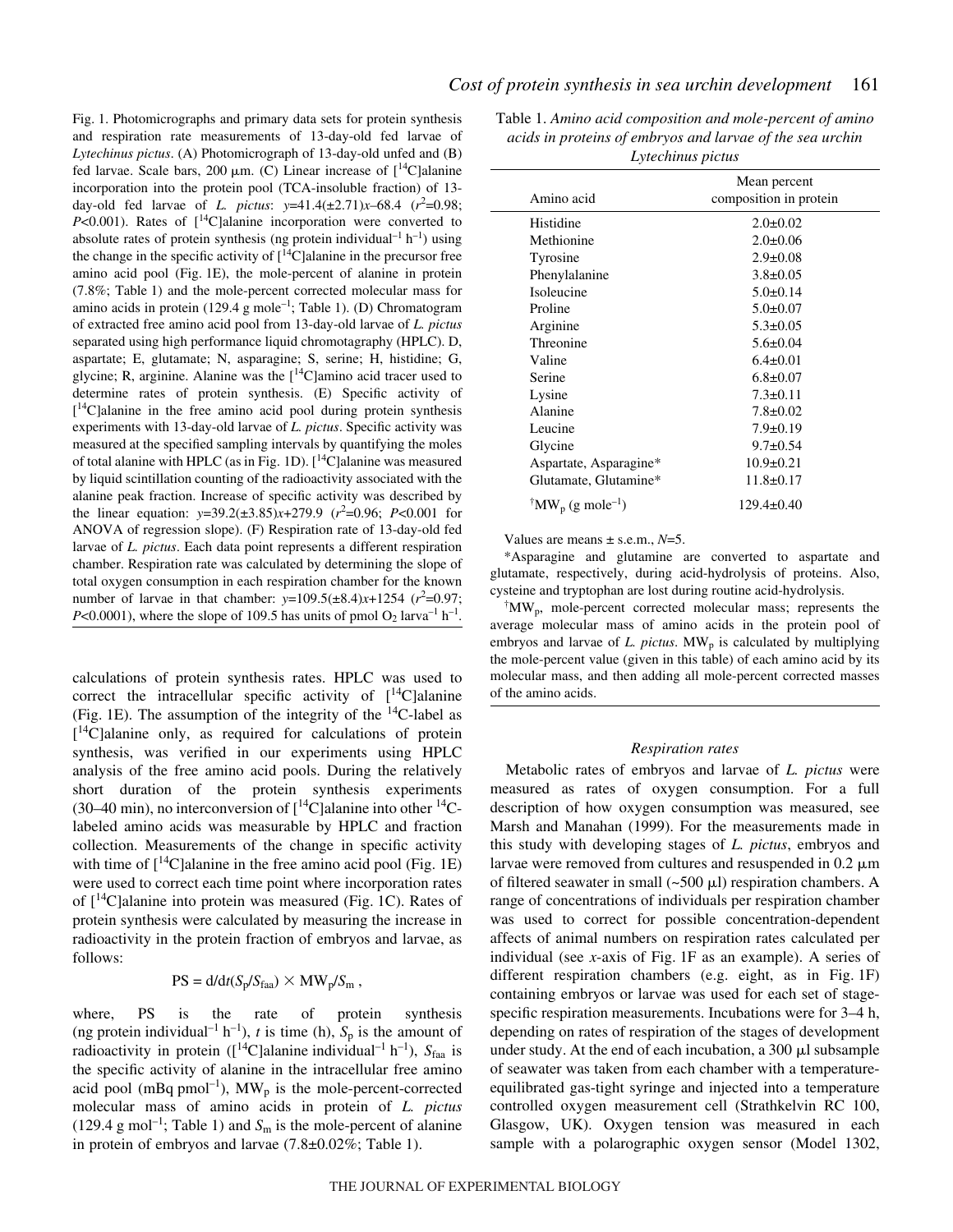Strathkelvin). The number of embryos or larvae in each respiration chamber was then counted and the oxygen consumption per individual calculated as the slope of the regression line of oxygen consumed per hour against number of individuals in each respiration chamber (Fig. 1F). The error of each estimate was calculated as the standard error around the slope of the regression line. An example of the quality of the respiration data obtained with this method for fed larvae of *L. pictus* is given in Fig. 1F. From the regression shown in Fig. 1F, a fed 13-day-old larva had a rate of oxygen consumption of 109.5 $\pm$ 8.4 pmol O<sub>2</sub> individual<sup>-1</sup> h<sup>-1</sup> ( $\pm$  s.e.m. of slope).

# *Cost of protein synthesis*

Previous studies have reported different costs of protein synthesis depending on the method of measurement used (e.g. Muramatsu and Okumura, 1985; Aoyagi et al., 1988). We tested two widely used methods for calculating costs of protein synthesis to determine if both methods gave similar values for the same species over a range of different developmental stages and physiological states.

Rates of protein synthesis and rates of oxygen consumption were measured in embryos and larvae of *L. pictus* in the presence and absence of the protein synthesis inhibitor emetine. Emetine was used in our study because of its well-documented potency in inhibiting protein synthesis in sea urchin embryos at relatively low concentrations. Concentrations up to 400  $\mu$ mol l<sup>-1</sup> emetine in seawater have been used to inhibit protein synthesis in marine invertebrate larvae (Fenteany and Morse, 1993), with concentrations in the 100  $\mu$ mol l<sup>-1</sup> range being more commonly used for studies with eggs and embryos of echinoderms (Wagenaar, 1983; Pesando et al., 1995; Yamada, 1998; Sasaki and Chiba, 2001). We used a concentration of 100  $\mu$ mol l<sup>-1</sup> for stages of development under 3 days of age and 150  $\mu$ mol l<sup>-1</sup> for larger fed larvae (13 days old). In all treatments with emetine, the animals were observed to remain active and swimming before, during, and after the experiments using emetine. In this study, one further step was taken to ensure that emetine was not having any possible negative, non-specific effects on the physiology of the embryos and larvae. We tested for the affect of the inhibitor on rates of amino acid transport throughout the developmental period under study. No decreases in alanine transport rates were observed (detailed below in Results, Fig. 3A–C).

Costs of protein synthesis were also calculated with a method that is not dependent upon the use of inhibitors ('direct method'). This second approach is based on the quantitative relationship of 'normal' physiological changes in metabolic rates and corresponding changes in protein synthesis (Reeds et al., 1985; Lyndon et al., 1989; Marsh et al., 2001). For this 'indirect method' (correlative) a series of parallel measurements of metabolic rate and protein synthesis are plotted, with the calculated slope being the estimate of the cost of protein synthesis (in units  $J mg^{-1}$  protein synthesized).

Unless indicated otherwise, values are reported as means ± s.e.m.

# **Results**

#### *Protein deposition and amino acid composition*

Total protein content remained constant during embryonic development and showed little subsequent change in later, unfed larval stages of *L. pictus* for up to 14 days (Fig. 2A). When larvae were fed on an algal diet, however, their protein content increased rapidly; by day 16 fed larvae had over 10 times more protein than unfed larvae of a similar age (Fig. 2A).

The amount of alanine in the free amino acid pool (Fig. 2B) of embryos and larvae of *L. pictus* increased during larval growth. Relative to fed larvae, embryos and unfed larvae had similar amounts of alanine  $(2.32\pm0.05$  and  $1.94\pm$ 0.10 pmol alanine individual<sup>-1</sup>, respectively). Larvae were fed at day 3 and subsequently the alanine content in the free amino acid pool of fed larvae increased during development from 7.9 $\pm$ 0.20 pmol alanine individual<sup>-1</sup> on day 5 to 54.3 $\pm$ 3.9 pmol alanine individual<sup>-1</sup> on day 16. Compared to unfed larvae at a near-similar age  $(\text{day } 14=1.7\pm$ 0.18 pmol alanine individual<sup>-1</sup>), fed larvae had 32 times more alanine in their free amino acid pool. The molepercent of alanine in whole-animal protein extracts remained



Fig. 2. Changes in  $(A)$  total protein and  $(B)$  the amount of alanine in the free amino acid pool during development and growth of the sea urchin *Lytechinus pictus*. Embryos, open circles; unfed larvae, open squares; fed larvae, filled squares. Values are means ± s.e.m., and where not shown errors fell within the graphical representation of the data point. (A) Changes in total protein content. Each data point is the mean value of 2–3 determinations. The fitted line shows an increase in protein content for fed larvae:  $y=20.68e^{0.17x}$  ( $r^2=0.99$ ). (B) Changes in the amount of alanine in the free amino acid pool. Each data point is the mean of 6 measurements. The fitted line shows an increase in alanine in fed larvae:  $y=2.460e^{0.19x}$  ( $r^2=0.99$ ).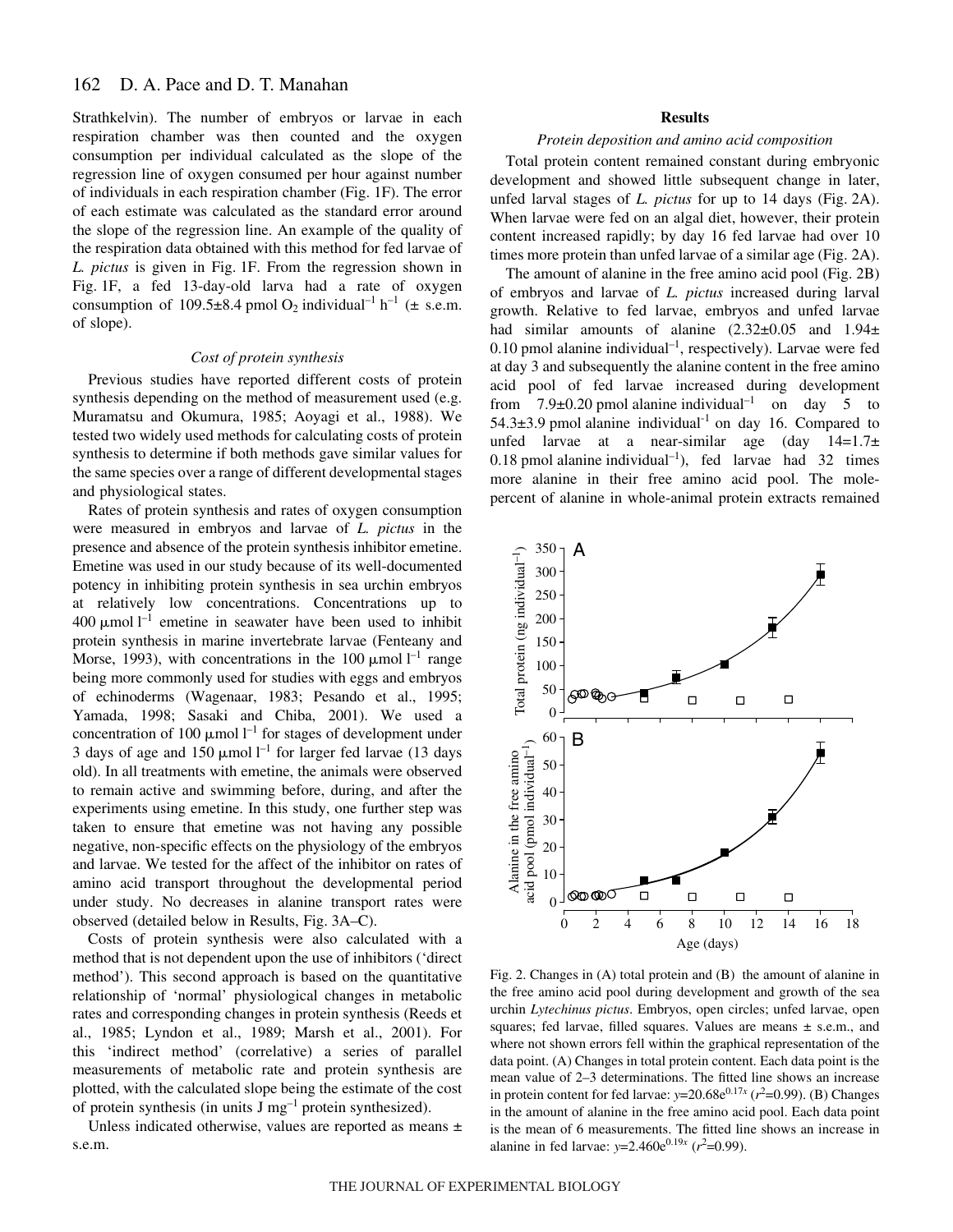

2.0 1.5 1.0 0.5  $\Omega$ BL BL BL BL **GA GA GA** PL EP (12 h) (16 h) (26 h) (47 h) (48 h) (57 h) (30 h) (52 h) (71 h) 60 B  $351 C$ Ċ [Alanine] (pmol individual<sup>-1</sup>) [Alanine] (pmol individual–1) 30 50 25 40 20 30 15 20 10 10 5  $\overline{0}$ 0 0 0.1 0.2 0.3 0.4 0.5 0.6 0.7 Fed, Unfed, Fed, Fed, 7 days 8 days 13 days 16 days Time (h)

constant at 7.8±0.02% for embryos and larvae of *L. pictus*  $(Table 1)$ .

2.5 3.0 3.5 A

#### *Alanine transport rates*

Rates of transport of alanine from seawater ranged between 1–3 pmol alanine individual<sup>-1</sup>  $h^{-1}$  in embryos and unfed larvae (Fig. 3A,B). Transport rate increased in fed larvae from 4.4 $\pm$ 0.31 pmol alanine individual<sup>-1</sup> h<sup>-1</sup> ( $\pm$  s.e.m. of the slope; day 7) to  $44.1\pm5.1$  pmol alanine individual<sup>-1</sup> h<sup>-1</sup> (Fig. 3B; day 16). Alanine transport rates were also measured in embryos and larvae that were exposed to emetine, the protein synthesis inhibitor used in this study to quantify the cost of protein synthesis. For all the developmental stages studied, alanine transport rates were not significantly reduced in the presence of emetine (Fig. 3A,B; compare open and solid bars). An example of the primary data for the rate of alanine transport by 16-day-old fed larvae in the presence and absence of emetine is given in Fig. 3C. No significant difference in rates was measurable (linear regressions were compared by ANOVA and neither the slopes nor the intercepts were significantly different; *P*=0.89, slope; *P*=0.56, intercept).

### *Rates of protein synthesis*

The rates of protein synthesis did not change during embryonic development (Fig. 4), with an average rate of  $0.22\pm0.014$  ng protein synthesized individual<sup>-1</sup> h<sup>-1</sup>. Larvae were fed algae at day 3, and by day 5 the rate of protein synthesis was 10 times higher than in unfed larvae (5-dayold fed larvae= $0.60\pm0.12$  ng protein individual<sup>-1</sup> h<sup>-1</sup>; unfed larvae= $0.06\pm0.003$  ng protein individual<sup>-1</sup> h<sup>-1</sup>). By day 16, rates of protein synthesis in fed larvae had increased to 9.7 $\pm$ 0.81 ng protein individual<sup>-1</sup> h<sup>-1</sup>. This rate represents an increase of 16 times the rate for the first larval feeding stage measured (day 5), and 194 times more than the average



Fig. 4. Rates of protein synthesis in embryos (open circles), unfed larvae (open squares) and fed larvae (filled squares) of the sea urchin *L. pictus*. Each data point is the mean ± 1 s.e.m. of 5–6 determinations; where not shown, errors fell within the graphical representation of the data point. The fitted line shows an increase in rate of protein synthesis for fed larvae:  $y=0.25e^{0.23x}$  ( $r^2=0.96$ ).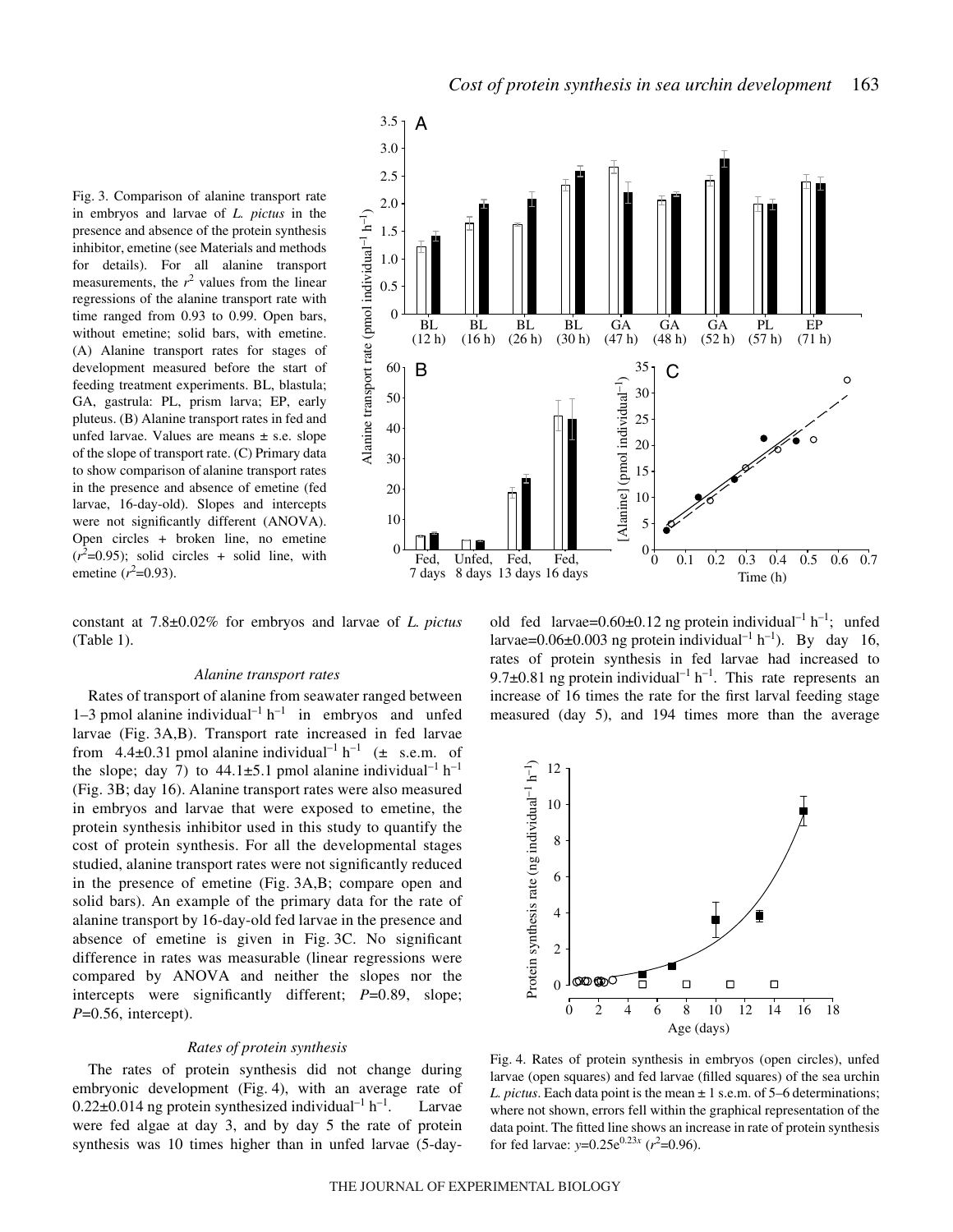Table 2. *Mean fractional rates of protein synthesis in embryos and larvae (unfed and fed) of Lytechinus pictus*

| Stage/treatment |   | Mean fractional rate |               |
|-----------------|---|----------------------|---------------|
|                 | Ν | $%$ per hour         | $\%$ per day  |
| Embryo          | Q | $0.60 \pm 0.04$      | $14\pm0.96$   |
| Larvae          |   |                      |               |
| Unfed           |   | $0.20 \pm 0.01$      | $5 \pm 0.24$  |
| Fed             | 5 | $2.40 \pm 0.45$      | $58 \pm 10.8$ |

Values are means  $\pm$  s.e.m.

Fractional rates of synthesis were determined by dividing each whole-animal rate of synthesis (Fig. 4) by its respective amount of total protein for each developmental time point (Fig. 2A).

synthesis rate in unfed larvae  $(0.05\pm0.001$  ng protein individual<sup>-1</sup>  $h^{-1}$ ).

Fractional rates of protein synthesis represent the percent of the total protein content of an individual that is synthesized per unit time (Table 2). The average fractional rate of protein synthesis in embryos was  $0.60\pm0.04$  h<sup>-1</sup>. Fractional rates of synthesis in unfed larvae, at  $0.20\pm0.01 h^{-1}$ , were lower than in embryos. In fed larvae, the fractional rates of protein synthesis were higher, at  $2.4\pm0.45$  h<sup>-1</sup>, which is equivalent to 58% per day.

# *Cost of protein synthesis*

# *Indirect analysis using correlative metabolic cost of protein synthesis*

Changes in rates of respiration and protein synthesis were measured simultaneously under normal (no inhibitor present) physiological conditions during development of *L. pictus*. Fig. 5 shows the linear relationship between the rates of metabolism and protein synthesis for all stages of development studied: embryos, unfed and fed larvae. The respiration data for these stages of development were as follows. Blastula stage embryos=7.0±0.6 pmol O<sub>2</sub> individual<sup>-1</sup> h<sup>-1</sup> (*N*=4). Gastrula= 9.5 $\pm$ 1.3 pmol O<sub>2</sub> individual<sup>-1</sup> h<sup>-1</sup> (*N*=4). Unfed larvae= 6.8 $\pm$ 1.1 pmol O<sub>2</sub> individual<sup>-1</sup> h<sup>-1</sup> (*N*=4). For fed larvae, respiration rates obviously increased with growth and ranged from 21.2 to 164.9 pmol  $O_2$  individual<sup>-1</sup> h<sup>-1</sup> (*N*=5). These rates of oxygen consumption were converted to energy equivalents  $(484 \text{ kJ mol}^{-1} \text{ O}_2$ ; Gnaiger, 1983), based on oxyenthalpic values of lipid and protein, the major biochemical constituents of echinoderm larvae (Turner and Lawrence, 1979; McClintock and Pearse, 1986; Shilling and Manahan, 1994). In Fig. 5, metabolic rates are presented as  $\mu$ J individual<sup>-1</sup> h<sup>-1</sup> (e.g. a respiration rate for blastula of 7.0 pmol  $O_2$  is equivalent to 3.4  $\mu$ J individual<sup>-1</sup> h<sup>-1</sup>).

The relationship of the change in rate of protein synthesis and rate of oxygen consumption for all embryonic and larval stages combined was significant (Fig. 5, broken line; ANOVA, *P*<0.0001; *N*=17). This yielded an energetic cost of protein synthesis of  $8.41\pm0.49$  J mg<sup>-1</sup> protein synthesized. The possibility that this cost estimate is biased by the cluster of low rates of synthesis for embryos and unfed larvae (i.e. the



Fig. 5. Correlative cost of protein synthesis in embryos (open circles), unfed larvae (open squares) and fed larvae (filled squares) of *L. pictus*. Cost of protein synthesis was calculated from the slope of the relationship between protein synthesis and metabolic rate. The broken line is the regression of metabolic rate and protein synthesis for all stages of development studied (embryos, unfed and fed larvae). Slope of regression=8.41±0.49 J mg<sup>-1</sup> protein;  $r^2$ =0.95; *N*=17). Solid line is regression for fed larvae alone=7.69 $\pm$ 1.36 J mg<sup>-1</sup> protein;  $r^2$ =0.91; *N*=5).

data points in Fig.  $5$  less than 0.50 ng protein synthesized individual<sup>-1</sup> h<sup>-1</sup>), was checked by determining the cost for fed larvae alone (Fig. 5, solid line regression). The value for fed larvae was  $7.69 \pm 1.36$  J mg<sup>-1</sup> protein synthesized, not statistically different from  $8.41 \pm 0.49$  J mg<sup>-1</sup> protein synthesized. The slopes and intercepts were not significantly different (ANOVA; *P*=0.49, slope; *P*=0.42, intercept).

#### *Direct analysis using an inhibitor of protein synthesis*

The value given above of  $8.41\pm0.49$  J mg<sup>-1</sup> protein synthesized calculated from the correlative analysis of the metabolic cost of protein synthesis during development of *L. pictus* is essentially identical to the cost measured by direct inhibitor analysis of  $8.40\pm0.99$  J mg<sup>-1</sup> protein synthesized obtained with the protein synthesis inhibitor, emetine. Fig. 6 shows metabolic and protein synthesis rates and, by difference, the respective energy costs of protein synthesis for several different stages of development (blastula to fed larval stages) in the presence and absence of emetine. Normal rates of metabolism and protein synthesis (i.e. those measured with no emetine present) are represented by the maximum height of each histogram bar shown for each developmental stage. The solid bars represent the rates when measured in the presence of emetine. The costs of protein synthesis were calculated from differences in respiration and protein synthesis rates measured in the presence and absence of emetine. These costs ranged from  $8-10$  J mg<sup>-1</sup> protein synthesized by embryos and larvae of *L. pictus* (exact values for each developmental stage are given in the legend to Fig. 6). The values for blastulae, gastrulae, and larvae were not significantly different (ANOVA; *P*=0.60, *N*=8). When all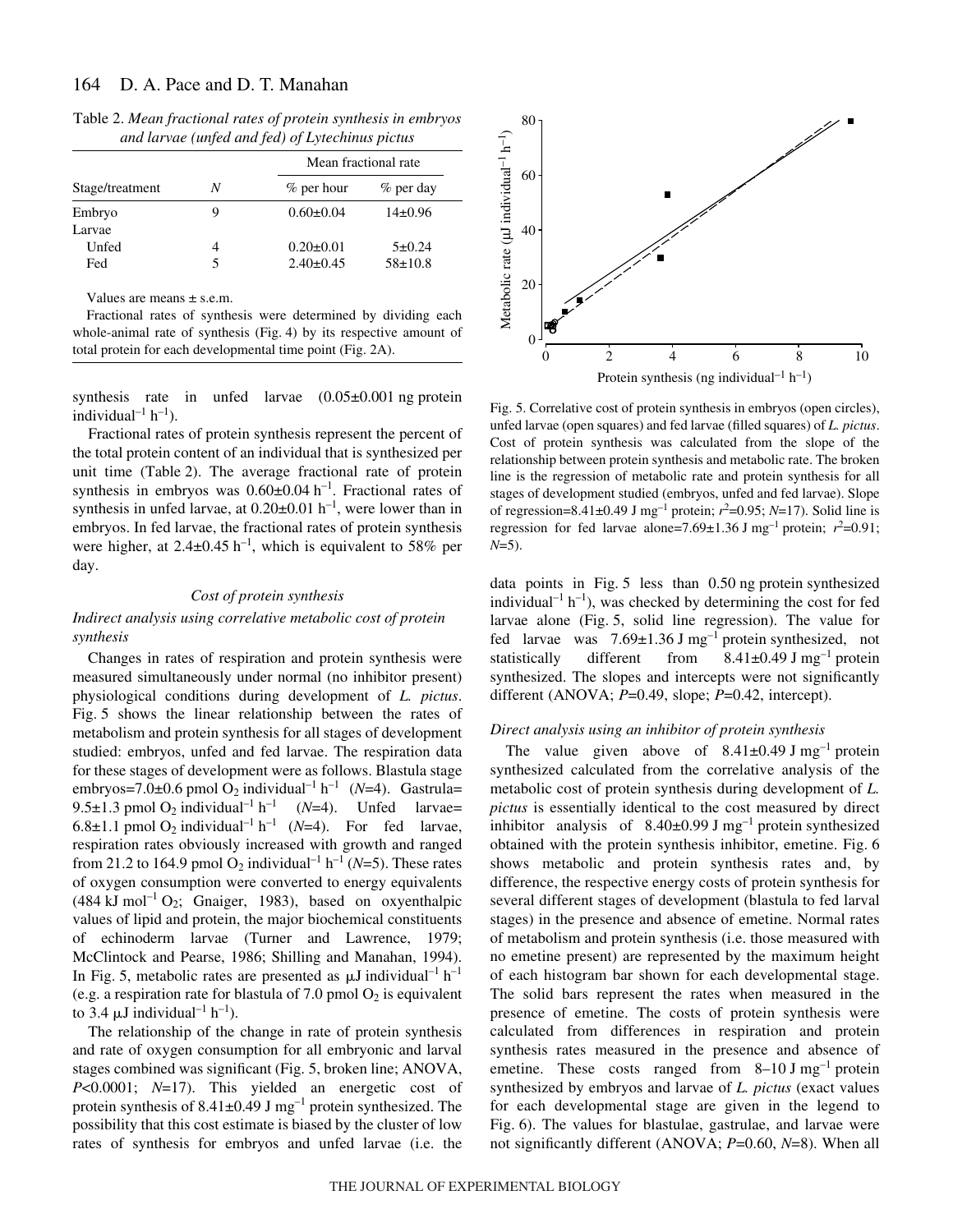Fig. 6. Inhibitor analysis to determine the cost of protein synthesis in embryos and larvae of *L. pictus*. Protein synthesis (PS) and metabolic rates  $(O_2)$  in the presence and absence of emetine (see Materials and methods for details) are shown for each replicate measurement for each developmental stage studied (blastula, gastrula and larva). Total height of each bar represents metabolic rate or protein synthesis rate when no inhibitor was present. The height of the solid component represents the rate in the presence of emetine. Error bars are calculated as s.e.m. of the slope for each linear regression analysis (error of the estimate of protein synthesis calculated as in Fig. 1C; error for metabolic rate as in Fig. 1F). Costs of protein synthesis (all means  $\pm$  s.e.m.) were: blastula,  $7.76\pm2.55$  J mg<sup>-1</sup> protein (*N*=3); gastrula,  $7.75\pm$ 0.90 J mg<sup>-1</sup> protein (*N*=3); larva,  $10.34 \pm 0.57$  J mg<sup>-1</sup> protein (*N*=2). The costs were not significantly different for all stages of development analyzed (ANOVA; *P*=0.60, *N*=8). The average cost of protein synthesis=8.40 $\pm$ 0.99 J mg<sup>-1</sup> protein.

cost estimates for all stages of development were pooled, the average cost of protein synthesis in *L. pictus* was 8.40 $\pm$ 0.99 J mg<sup>-1</sup> protein synthesized.

### **Discussion**

Understanding the processes that regulate metabolism still remains a major goal in physiology, even after 50 years of intensive study (Zeuthen, 1953; Kleiber, 1961; Schmidt-Nielsen, 1972; Hochachka and Somero, 1984, 2002). During animal development, embryos and larval stages are known to have high mass-specific metabolic rates (Zeuthen, 1953) with large, mass-independent changes in metabolism at specific stages of development (e.g. gastrulation; Fujiwara and Yasumasu, 1997; Leong and Manahan, 1997). The biochemical bases of such changes, however, are not fully understood. In the present study we have defined up to 75% of the causes of metabolic expenditure during early animal development, as detailed below (Fig. 7A, fed larva).

For fed larvae, both rates of protein synthesis and metabolism increased during growth and development (Fig. 5). To calculate the proportion of metabolic energy used to maintain the measured rates of protein synthesis in fed larvae, the rate of protein synthesis (Fig. 4) for each developmental stage measured was converted to energy equivalents  $(8.4 \text{ J} \text{ mg}^{-1})$  protein synthesized; Figs 5, 6). The percentage of total metabolic rate accounted for by the cost of protein synthesis was then calculated. Five such sets of calculations for different-sized fed larvae were performed to yield an average value of  $75\pm11\%$ , based upon an average metabolic rate of 37.5  $\mu$ J h<sup>-1</sup> (Fig. 7A, fed larva).

Previous research has described the ontogenetic changes in the sodium pump  $(Na^+/K^+ATPase)$  during embryonic development in *L. pictus* (Leong and Manahan, 1997). Thus for embryonic stages, the percentage of total metabolism used for protein synthesis and the sodium pump can be determined in *L. pictus*. For the blastula and gastrula stages of development, Leong and Manahan (1997) reported that 23%



and 19% of metabolism, respectively, could be accounted for by the *in vivo* activity of the sodium pump. The fraction of metabolism accounted for by protein synthesis in these same stages of development (Fig. 7A) was  $54\pm8\%$  and  $40\pm2\%$  for blastula and gastrula stages, respectively. Combined, the percentage of metabolism accounted for by the sodium pump and by protein synthesis is  $77\%$  (23% + 54%) for a blastula and 59% (19% + 40%) for a gastrula (Fig. 7A).

These data for metabolic partitioning of protein synthesis during embryonic development of 40–50% of metabolic rate are similar to values reported for other animals. Some specific examples include the octopus *Octopus vulgaris*, where protein synthesis is 35–51% of metabolism (Houlihan et al., 1990a); the crab *Carcinus maenas* at 19–37% (Houlihan et al., 1990b); embryos of the killifish *Austrofundulus limnaeus* at 36% (Podrabsky and Hand, 2000); and the mussel *Mytilus edulis* at 19–26% (Hawkins et al., 1986). For larval stages of *L. pictus,* the pattern of metabolic partitioning is strikingly different to that of earlier embryonic stages. The percentage of metabolism accounted for by rates of protein synthesis varied as a function of feeding state. Unfed larvae had a metabolic rate of 3.3  $\mu$ J larva<sup>-1</sup> h<sup>-1</sup>. Calculating the costs of protein synthesis from the low, constant synthesis rate shown in Fig. 4 and the corresponding age-specific metabolic rates (Fig. 5), a value of 16±4% was obtained for the percent of metabolic rate accounted for by protein synthesis (Fig. 7A, unfed larva). In contrast, protein synthesis accounted for 75±11% of metabolic rate in rapidly growing fed larvae. These results highlight the importance of environmental factors, such as food availability, on the internal partitioning of energy use *via* up- and downregulation of protein synthesis. Unfed larvae of *L. pictus* have a low protein turnover of  $5\%$  per day (Table 2). This strategy of reducing protein synthesis is also seen in other animals experiencing environmental stress (Hand and Hardewig, 1996; Smith et al., 1996). For fed larvae, fractional rates increased tenfold (58%, Table 2). Such high fractional rates of protein synthesis have been reported for developmental stages of fish (Conceicao et al., 1997). This large increase in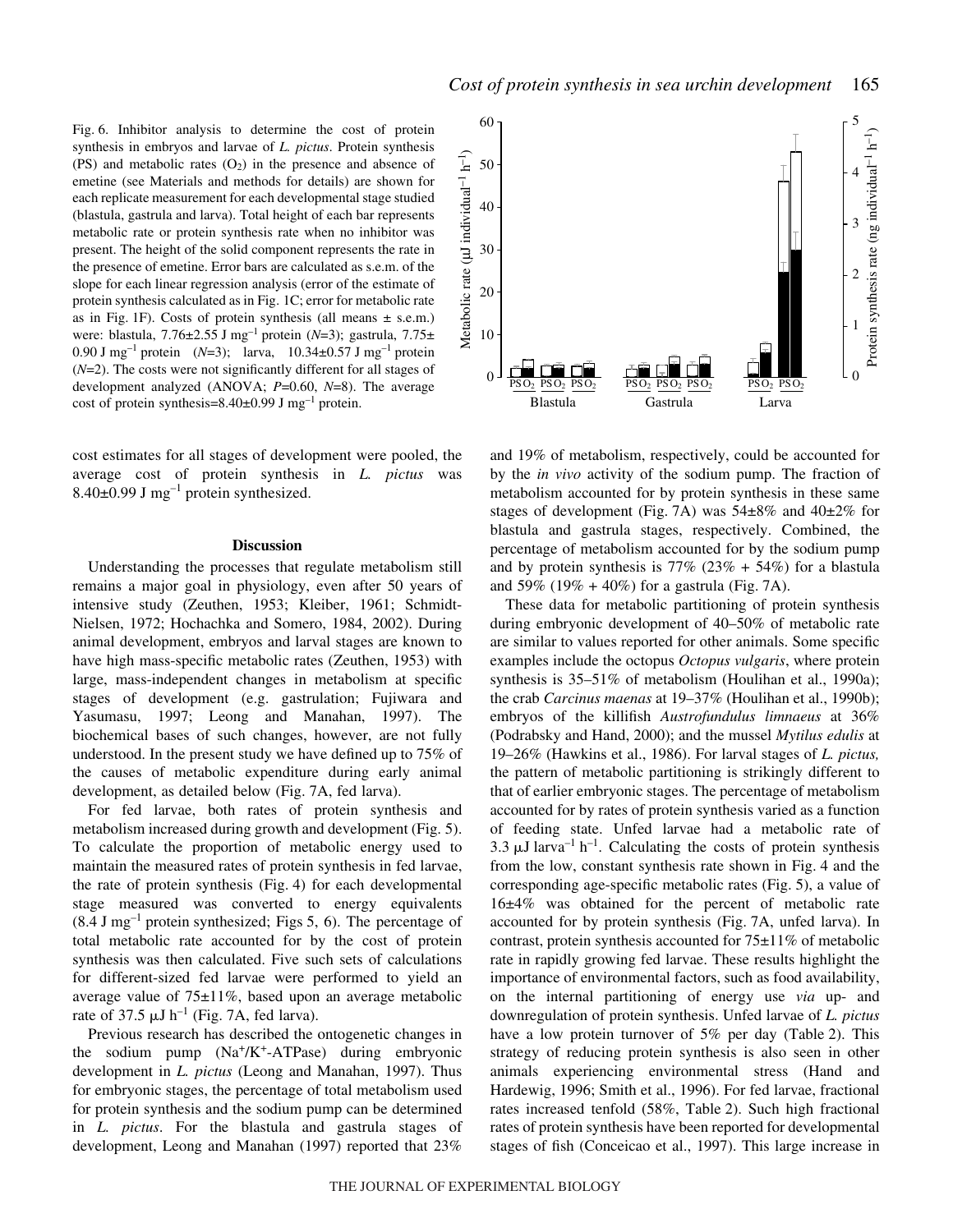

Fig. 7. (A) Setting metabolic rate. Percent of total metabolic rate (MR; given as  $\mu$ J individual<sup>-1</sup> h<sup>-1</sup>) for different developmental stages of *L. pictus* accounted for by protein synthesis and sodium pump activity (data on  $Na^+/K^+$ -ATPase taken from Leong and Manahan, 1997). (B) Protein depositional efficiency. Rate of protein deposition (solid line) calculated from data on total protein content (see equation in legend of Fig. 2A). Rate of protein synthesis (broken line) calculated from protein synthesis rate (see equation in legend of Fig. 4). Rate of protein degradation during development (dotted line) calculated as difference between rates of synthesis and deposition. All rates were calculated on a per-larva basis. For 15-day-old larvae, the depositional efficiency was 21%.

fed larvae of *L. pictus* still falls within the metabolic 'piechart', accounting for  $75\%$  of metabolism (Fig. 7, fed larva). While the proportion of metabolism accounted for by the sodium pump has not been measured for larvae of *L. pictus,* that percentage is as high as 40% for unfed pluteus-stage larvae of another species of temperate sea urchin, *Strongylocentrotus purpuratus* (Leong and Manahan, 1997). It is likely that for unfed larvae of *L. pictus,* with relatively lower metabolic rates (3.3  $\mu$ J individual<sup>-1</sup> h<sup>-1</sup>), a large proportion of the unaccounted 84% of metabolism could be accounted for by the sodium pump. For fed larvae, with an order-of-magnitude higher metabolic rate  $(37.5 \mu J \text{ individual}^{-1} \text{ h}^{-1})$ , the percentage accounted for by the sodium pump must be accommodated within the 25% of metabolism not accounted for by protein synthesis (Fig. 7A, fed larva).

From the data presented on rates of protein deposition and rates of protein synthesis for fed larvae (Figs 2A, 4), the depositional efficiency of protein synthesis can be calculated as a function of different growth rates (Fig.  $7B$ ). From the equations for the rates of protein synthesis and growth (see legends in Figs 2A, 4), the measured rate of synthesis and the resultant rate of protein deposition can be calculated. As shown in Fig. 7B, the rate of protein synthesis increased dramatically and had higher rates during faster growth than did the corresponding rate of protein deposition (i.e. protein dispositional efficiency decreased during growth). For instance, in Fig. 7B a 15-day-old fed larva had a rate of protein synthesis of  $183$  ng day<sup>-1</sup> and a protein deposition rate of  $38$  ng day<sup>-1</sup>. Hence of the 183 ng of protein synthesized, only 38 ng resulted in growth. Thus 145 ng of synthesized protein were degraded (183–38=145). The ratio of the rate of deposition to rate of synthesis is the depositional efficiency and, for a 15-day-old larva, the value is  $21\%$  (Fig. 7B). In earlier stages of development, the curvilinear nature of depositional efficiency results in higher efficiency with lower rates of protein synthesis and growth. For 6-day-old larvae, for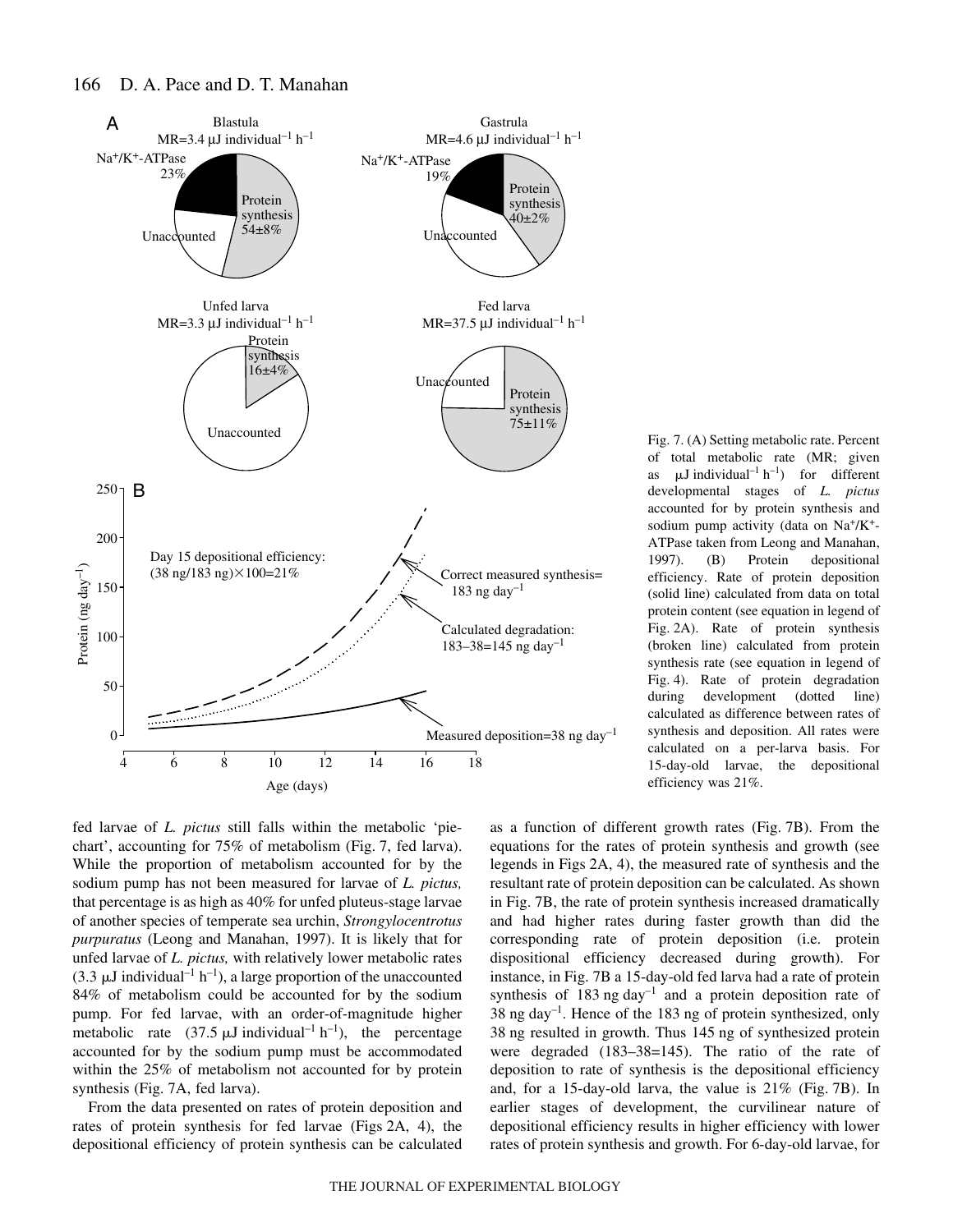example, the depositional efficiency is 37%. This range of values for depositional efficiency is consistent with studies of other animals (Houlihan, 1991; Bayne and Hawkins, 1997). The analysis in Fig. 7B shows that developmental stages with the highest rates of protein synthesis and protein deposition, have the lowest depositional efficiency. It is noteworthy that this high rate of protein accumulation with low depositional efficiency is very 'expensive' metabolically, consuming 75% of total metabolic rate of fed larvae (Fig. 7A). This value decreases considerably in unfed larvae, which have low rates of protein synthesis, to only 16% of metabolism (Fig. 7A).

We have shown that the cost of protein synthesis during development of the sea urchin studied is independent of developmental stage, size, rate of protein synthesis, and physiological feeding state. A consequence of this fixed cost of synthesis is that the regulation of metabolic rate is achieved by altering rates and hence allocation of energy (i.e. the metabolic partitioning as in Fig. 7A), not by changing costs of synthesis as a function of the rate of synthesis. The energetic cost is fixed per unit of protein synthesized in developing sea urchin embryos and larvae. Given the importance of this fixed cost for the arguments presented above, we next consider the methodological bases for our conclusion that metabolic costs of protein synthesis are fixed, even for highly variable rates of synthesis.

Sea urchins have long been an ideal experimental organism for studies of developmental biology. The comprehensive reviews provided by Davidson (1968, 1976, 1986, 2001) highlighted the seminal research on sea urchins, ranging from analysis of expression of individual genes, to measurements of biochemical and physiological processes in embryos and larval stages. In fact, some of the earliest rate measurements of DNA replication, RNA synthesis and protein synthesis were conducted on sea urchin embryos (reviewed in Davidson, 1968, 1976, 1986, 2001). Research on cellular activation and regulation of protein synthesis following fertilization (Epel, 1967; Grainger and Winkler, 1987; Rees et al., 1995) has allowed for the formulation of highly reliable experimental protocols, with minimal perturbation to the experimental organism, and the attendance to critical assumptions regarding rate measurements in sea urchin embryos and larvae.

Our intent in this study was to build upon well-established methods for studies of protein synthesis in developing sea urchins to define the costs and energetic implications of such synthesis for energy metabolism. The protocol used in our study for measuring rates of protein synthesis was based largely on previous studies of rates of protein synthesis in sea urchin embryos (e.g. Fry and Gross, 1970; Marsh et al., 2001). An important addition to this protocol was the use of highperformance liquid chromatography (Vavra and Manahan, 1999) to measure the specific activity of the free amino acid pool (Fig. 1E). This allowed for continuous measurement of the size (moles) of the free amino acid pool and the specific activity of  $\int_0^{14}$ C alanine throughout the entire labeling experiment. This analysis also ensured that no interconversion of the  $[14C]$ alanine tracer occurred during experiments (i.e. in Fig. 1E, all radioactivity was found under the alanine peak). Changes in the intracellular specific activity of  $[^{14}C]$ alanine in the free amino acid pool  $(Fig. 1D,E)$  and the rate of incorporation of  $[^{14}C]$ alanine into protein (Fig. 1C) were measured simultaneously. The rate of incorporation of [ 14C]alanine into the protein fraction was then corrected for the changing specific activity of  $[{}^{14}C]$ alanine in precursor pool, allowing for a calculation of an absolute rate of protein synthesis.

One of the most important aspects in determining accurate rates of protein synthesis is the measurement of the intracellular, precursor specific activity pool. The most immediate precursor pool to peptides being manufactured is the aminoacyl-tRNA pool. In this study, as in most current studies of protein synthesis, we measured the specific activity of the free amino acid pool, the next immediate precursor to aminoacyl-tRNA. We recognize that it is possible that subcellular compartmentalization may result in the specific activity of the free amino acid pool not reflecting the specific activity of the aminoacyl-tRNA pool, as observed in some higher animals (Airhart et al., 1974; Ilan and Singer, 1975). For sea urchin embryos, however, Regier and Kafatos (1977) reported insignificant differences between the specific activity of the free amino acid pool and the aminoacyl-tRNA pool when using tracer amounts of amino acid.

The protocols in common use for studies of protein synthesis in sea urchin embryos do differ from protocols that use a 'flooding dose' of labeled amino acid, rather than a 'tracer dose'. The rational for the flooding dose is to minimize any potential compartmentalization in the free amino acid pool, so that the specific activity of the free amino acid pool is functionally the same as the specific activity of aminoacyltRNA. Marine invertebrates in general (Yancey et al., 1982), and sea urchin embryos specifically, have very high amounts of intracellular free amino acids (used as organic osmoltyes). It is well established in studies of protein synthesis in sea urchin embryos (e.g. Berg, 1965; appendix III in Davidson, 1986) that an effective 'flooding dose' of label is not practical due to the very large size of the free amino acid pools in these animals. Synthesis and turnover rate measurements for sea urchins are more commonly obtained from measurements of the kinetics of incorporation of tracer amounts of precursor into a specific, newly synthesized macromolecule (e.g. this study: Fig. 1C,E). Also, using tracer amounts permits experiments based on the amino acid transport capacities of the embryos under study and minimizes possible perturbation to cellular metabolism. Finally, an important validation of the method employed in the present study to measure protein synthesis in sea urchins is that our results are in good agreement with those from earlier studies of protein synthesis in sea urchin embryos. For instance, Berg and Mertes (1970) reported a fractional rate of protein synthesis in embryos of *L. anamesus* (= *L. pictus*) of 0.96%  $h^{-1}$  at 19°C. Allowing for temperature differences (i.e. a  $Q_{10}$  between 2 and 3), that value is similar to the rate calculated in our study for embryos of the same species measured at  $15^{\circ}$ C (0.60±0.04% h<sup>-1</sup>; Table 2).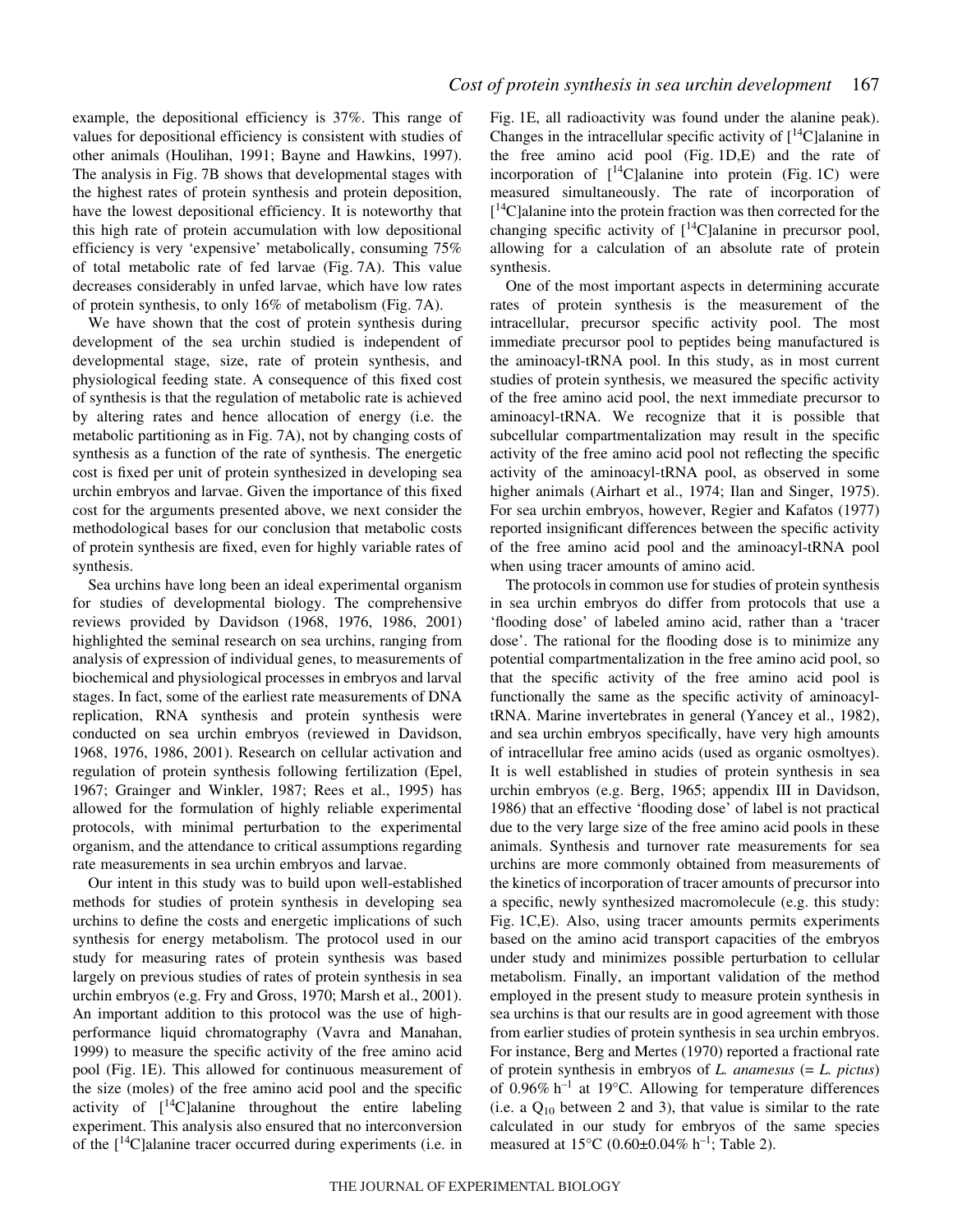We are confident that our measurements of the absolute rates of protein synthesis are accurate (Fig. 4). The values presented in Fig. 5 for the respiration rates of developing stages of *L*. *pictus* measured for the present study are within the ranges reported in the literature for this species (Manahan, 1990; Shilling and Manahan, 1990; Jaeckle and Manahan, 1992; Leong and Manahan, 1997). For instance, Jaeckle and Manahan (1992) determined the oxygen consumption rate of gastrula-stage *L. pictus* to be 10.0 pmol  $O_2$  individual<sup>-1</sup> h<sup>-1</sup>. This value agrees well with the respiration rate reported in the present study for gastrulae of  $9.5\pm1.3$  pmol O<sub>2</sub> individual<sup>-1</sup> h<sup>-1</sup> (see Results, 'Cost of protein synthesis' section). While measurements of synthesis rates and metabolic rates are robust and well established in the literature, the approach is less obvious as to how to combine these measurements for determinations of the metabolic cost of protein synthesis (Muramatsu and Okumura, 1985; Muramatsu et al., 1987; Aoyagi et al., 1988). Muramatsu et al. (1987) showed that the correlative cost of protein synthesis can be dependent upon the physiological feeding state of the organism, implying that measurements on starving animals would be more reliable due to less interference from non-protein synthetic related energy consumption. Our results with developing sea urchins show no difference in the correlative cost of protein synthesis between embryos and larvae with very different physiological feeding states  $(Fig. 5)$ .

A common criticism of using any inhibitor for studies of metabolism is that the inhibitor itself might alter other cellular processes than the one under study. This would confound interpretations of metabolic energy consumption, such as the cost of protein synthesis (Aoyagi et al., 1988; Wiesner and Zak, 1991; Wieser and Krumschnabel, 2001). Protein synthesis inhibitors, such as cycloheximide, can at certain concentrations reduce transport rates of glucose (Evans, 1971) and potassium (Reilly et al., 1970). Another commonly used protein synthesis inhibitor, puromycin, has been shown to reduce by up to 20% the rates of amino acid transport by sea urchin embryos (Berg, 1965). For our studies of developing sea urchins, alanine was used to measure rates of protein synthesis. At the concentration used in the present study, emetine did not significantly decrease the rate of alanine transport (Fig. 3). Our results are consistent with the general findings that have shown emetine to be a specific inhibitor of protein synthesis in eukaryotes. Emetine is known to bind to specific sites on eukaryotic ribosomes (Pestka, 1971) and has been found to be very useful in studies of protein synthesis in a wide range of developmental stages of marine invertebrates (sea urchin: Wagenaar, 1983; Pesando et al., 1995; Yamada, 1998; sea star: Sasaki and Chiba, 2001; gastropod: Fenteany and Morse, 1993). The concentration of emetine used in the current study was within the range known to inhibit protein synthesis in marine invertebrates. Specifically, emetine at a concentration of 100  $\mu$ mol l<sup>-1</sup> inhibited over 90% of protein synthesis in embryonic stages (Fig. 6, blastula and gastrula). For an early larval stage (3-day-old), emetine inhibited 80% of protein synthesis. For a more advanced larval stage (13-day-old), 46% of protein synthesis was inhibited by emetine even at a higher concentration of 150  $\mu$ mol l<sup>-1</sup>. The different levels to which the inhibitor decreased rates of protein synthesis at different stages of development are likely due to the ease with which the inhibitor, dissolved in seawater, can enter the smaller number of cells in embryos, *vs* access to cells in larval stages with more complex morphology and resultant tissue layers. These differences in relative potency of emetine did not, however, alter estimates of protein synthesis costs because the same concentration of emetine was used in experiments to measure both respiration and protein synthesis rates with and without inhibitor (Fig.  $6$ ).

In light of the discussions in the literature regarding the selection of the 'best' method to measure costs of protein synthesis, we compared both of the methods in common use. The correlative method is an indirect measurement, in that the estimate of cost is calculated from the relationship between rates of synthesis and respiration, with the slope of this relationship representing the cost of protein synthesis (Fig. 5). The inhibitor method is a more direct analysis, in which the cost of protein synthesis is measured as the decrease in rates of synthesis and respiration in the presence of an inhibitor (Fig. 6). An advantage of the inhibitor method is that it can measure the cost of protein synthesis at single developmental stages and does not require a broad range of protein synthesis and metabolic rate measurements to estimate a cost of protein synthesis, as is required for correlative cost estimates. In our studies, both methods gave essentially identical results of  $8.4 \text{ J} \text{ mg}^{-1}$  protein synthesized. The embryos and larvae studied varied significantly, by our experimental design, in developmental stage, physiological feeding state, size  $(Fig. 1A,B)$ , and rates of protein synthesis (Table 2, Fig. 4). Yet the amount of energy required to synthesize protein remained fixed at  $8.4 \text{ J mg}^{-1}$  protein synthesized. This fixed cost of protein synthesis for developing sea urchins is similar to costs reported for a wide range of adult animals, e.g. *Mytilus edulis*, 11.4 J mg<sup>-1</sup> protein synthesized (Hawkins et al., 1989), cod fish,  $8.7 \text{ J mg}^{-1}$  (Lyndon et al., 1989), chickens, 5.4 and 13.0  $J \text{ mg}^{-1}$  (respectively, Aoyagi et al., 1988; Muramatsu and Okumura, 1985) and mammals,  $11.5 \text{ J mg}^{-1}$  (Reeds et al., 1985). Estimates of the cost of protein synthesis measured *in vivo* usually give higher and more variable values than those based upon the minimal energy required for peptide bond formation. Possible reasons for these higher than theoretical values have been discussed extensively and are usually explained by the fact that other metabolic processes are included in estimates of protein synthesis costs conducted on cells and whole organisms, ranging from mammals to marine invertebrates (Reeds, 1985; Hawkins, 1991; Houlihan, 1991).

In this study, we have addressed a central question in physiology – what are the mechanisms underlying the 'cost of living'. The focus of the current work has been on stages of development that undergo rapid cell division (embryos) and growth (increase in size and mass). We conclude that the energetic cost of protein synthesis in developing sea urchins is fixed at 8.4 J  $mg^{-1}$  protein synthesized and is independent of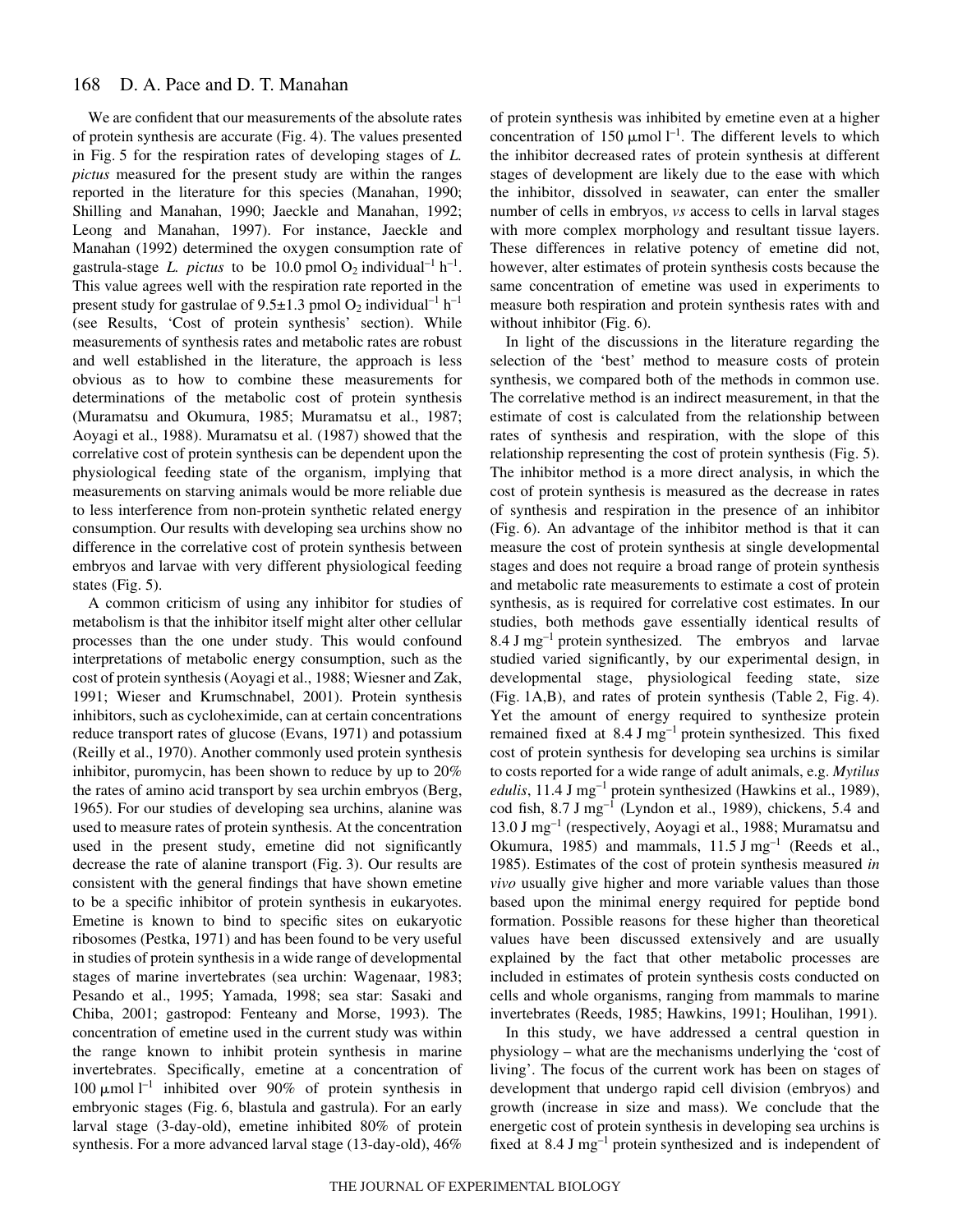large variations in protein synthesis rates during development and growth. This finding for sea urchin development is in contrast to studies with fish, where tenfold variable costs of synthesis within a species have been reported (Smith and Houlihan, 1995). While we report here that the cost of protein synthesis for a temperate species of sea urchin is 8.4  $J \, \text{mg}^{-1}$  protein synthesized, we previously reported that Antarctic sea urchin embryos and larvae have a very low cost of protein synthesis at  $0.45$  J mg<sup>-1</sup> protein synthesized (Marsh et al., 2001). These ranges of cost estimates for protein synthesis highlight the need to understand the mechanisms that could result in markedly different quantities of ATP being required for protein synthesis in eukaryotes. Additionally, understanding such differences in the context of developmental biology and metabolic energy expenditure under different thermal environments are of importance for studies of the evolutionary physiology of animals.

Analysis of the amino acid composition of sea urchin protein was conducted at the Molecular Structure Facility, University of California, Davis. We thank Allison Green for assistance with culturing and for providing data on respiration of embryos and larvae. This work was supported by the National Science Foundation under Grant No. 0130398.

#### **References**

- **Airhart, J., Vidrich, A. and Khairallah, E. A.** (1974). Compartmentation of free amino acids. for protein synthesis in rat liver. *Biochem. J.* **140**, 539- 548.
- **Aoyagi, Y., Tasaki, I., Okumura, J. and Muramatsu, T.** (1988). Energy cost of whole-body protein synthesis measured *in vivo* in chicks. *Comp. Biochem. Physiol.* **91A**, 765-768.
- **Bayne, B. L. and Hawkins, A. J. S.** (1997). Protein metabolism, the costs of growth, and genomic heterozygosity: experiments with the mussel *Mytilus galloprovincialis* Lmk. *Physiol. Zool.* **70**, 391-402.
- **Berg, W. E.** (1965). Rates of protein synthesis in whole and half embryos of the sea urchin. *Exp. Cell Res.* **40**, 469-489.
- **Berg, W. E. and Mertes, D. H.** (1970). Rates of synthesis and degradation of protein in the sea urchin embryo. *Exp. Cell Res.* **60**, 218-224.
- **Bradford, M. M.** (1976). A rapid and sensitive method for the quantitation of microgram quantities of protein utilizing the principle of protein-dye binding. *Anal. Biochem.* **72**, 248-254.
- **Conceicao, L. E. C., Houlihan, D. F. and Verreth, J. A. J.** (1997). Fast growth, protein turnover and costs of protein metabolism in yolk-sac larvae of the African catfish (*Clarias gariepinus*). *Fish Physiol. Biochem.* **16**, 291-302.
- **Davidson, E. H.** (1968). *Gene Activity in Early Development*, 1st edn. New York: Academic Press.
- **Davidson, E. H.** (1976). *Gene Activity in Early Development*, 2nd edn. New York: Academic Press.
- **Davidson, E. H.** (1986). *Gene Activity in Early Development*, 3rd edn. Florida: Academic Press.
- **Davidson, E. H.** (2001). *Genomic Regulatory Systems: Development and Evolution*. San Diego: Academic Press.
- **Epel, D.** (1967). Protein synthesis in sea urchin eggs: a 'late' response to fertilization. *Proc. Natl. Acad. Sci. USA* **57**, 899-906.
- **Evans, W. R.** (1971). The effect of cycloheximide on membrane transport in *Euglena*. *J. Biol. Chem.* **246**, 6144-6151.
- **Fenteany, G. and Morse, D. E.** (1993). Specific inhibitors of protein synthesis do not block RNA synthesis or settlement in larvae of a marine gastropod mollusk (*Haliotis rufescens*). *Biol. Bull.* **184**, 6-14.
- **Fry, B. J. and Gross, P. R.** (1970). Patterns and rates of protein synthesis in sea urchin embryos. *Dev. Biol.* **21**, 125-146.
- **Fujiwara, A. and Yasumasu, I.** (1997). Does the respiratory rate in sea urchin embryos increase during early development without proliferation of mitochondria? *Dev. Growth Differ.* **39**, 179-189.
- **Gnaiger, E.** (1983). Calculation of energetic and biochemical equivalents of respiratory oxygen consumption. In *Polarographic Oxygen Sensors: Aquatic and Physiological Applications* (ed. E. Gnaiger and H. Forstner). New York: Springer-Verlag.
- **Grainger, J. L. and Winkler, M. M.** (1987). Fertilization triggers unmasking of maternal mRNAs in sea urchin eggs. *Mol. Cell. Biol.* **7**, 3947-3954.
- **Guppy, M., Fuery, C. J. and Flanigan, J. E.** (1994). Biochemical principles of metabolic depression. *Comp. Biochem. Physiol.* **109B**, 175-189.
- **Hand, S. C. and Hardewig, I.** (1996). Downregulation of cellular metabolism during environmental stress: mechanisms and implications. *Annu. Rev. Physiol.* **58**, 539-563.
- **Hawkins, A. J. S.** (1991). Protein turnover: a functional appraisal. *Funct. Ecol.* **5**, 222-233.
- **Hawkins, A. J. S., Bayne, B. L. and Day, A. L.** (1986). Protein turnover, physiological energetics and heterozygosity in the blue mussel, *Mytilus edulis*: the basis of variable age-specific growth. *Proc. R. Soc. Lond. B* **229**, 161-176.
- **Hawkins, A. J. S., Widdows, J. and Bayne, B. L.** (1989). The relevance of whole-body protein metabolism to measured costs of maintenance and growth in *Mytilus edulis*. *Physiol. Zool.* **62**, 745-763.
- **Heusner, A. A.** (1991). Size and power in mammals. *J. Exp. Biol.* **160**, 25- 54.
- **His, E. and Maurer, D.** (1988). Shell growth and gross biochemical composition of oyster larvae (*Crassostrea gigas*) in the field. *Aquaculture* **69**, 185-194.
- **Hochachka, P. W. and Somero, G. N.** (1984). *Biochemical Adaptation,* 1st edn. New York: Oxford University Press.
- **Hochachka, P. W. and Somero, G. N.** (2002). *Biochemical Adaptation: Mechanism and Process in Physiological Evolution,* 2nd edn. New York: Oxford University Press.
- **Hoegh-Guldberg, O. and Manahan, D. T.** (1995). Coulometric measurement of oxygen consumption during development of marine invertebrate embryos and larvae. *J. Exp. Biol.* **198**, 19-30.
- **Hofmann, G. E. and Hand, S. C.** (1994). Global arrest of translation during invertebrate quiescence. *Proc. Natl. Acad. Sci. USA* **91**, 8492-8496.
- **Holland, B. L. and Gabbott, P. A.** (1971). A micro-analytical scheme for the determination of protein, carbohydrate, lipid and RNA levels in marine invertebrate larvae. *J. Mar. Biol. Assn. UK* **51**, 659-668.
- **Houlihan, D. F.** (1991). Protein turnover in ectotherms and its relationship to energetics. In *Advances in Comparative and Environmental Physiology* (ed. R. Gilles). New York: Springer-Verlag.
- **Houlihan, D. F., McMillan, D. M., Agnisola, C., Trara Genoino, I. and Foti, L.** (1990a). Protein synthesis and growth in *Octopus vulgaris*. *Mar. Biol.* **160**, 251-259.
- **Houlihan, D. F., Waring, C. P., Mathers, E. and Gray, C.** (1990b). Protein synthesis and oxygen consumption of the shore crab, *Carcinus maena*, following a meal. *Physiol. Zool.* **63**, 735-756.
- **Ilan, J. and Singer, M.** (1975). Sampling of the leucine pool from the growing peptide chain: difference in leucine specific activity of peptidyltransfer RNA from free and membrane-bound polysomes. *J. Mol. Biol.* **91**, 39-51.
- **Jaeckle, W. B. and Manahan, D. T.** (1989). Growth and energy imbalance during the development of a lecithotrophic molluscan larva (*Haliotis rufescens*). *Biol. Bull.* **177**, 237-246.
- **Jaeckle, W. B. and Manahan, D. T.** (1992). Experimental manipulations of the organic chemistry of seawater: implications for studies of energy budgets in marine invertebrate larvae. *J. Exp. Mar. Biol. Ecol.* **156**, 273- 284.
- **Kleiber, M.** (1961). *The Fire of Life: An Introduction to Animal Energetics.* Florida: Krieger Publishing.
- **Leong, P. K. and Manahan, D. T.** (1997). Metabolic importance of Na<sup>+</sup>/K<sup>+</sup>-ATPase activity during sea urchin development. *J. Exp. Biol.* **200**, 2881- 2892.
- **Lyndon, A. R., Houlihan, D. F. and Hall, S. J.** (1989). The apparent contribution of protein synthesis to specific dynamic action in cod. *Arch. Int. Physiol. Biochem.* **97**, C31.
- **Manahan, D. T.** (1983). The uptake and metabolism of dissolved amino acids by bivalve larvae. *Biol. Bull.* **164**, 236-250.
- **Manahan, D. T.** (1990). Adaptations by marine invertebrate larvae for nutrient acquisition from seawater. *Am. Zool.* **30**, 147-160.
- **Manahan, D. T., Jaeckle, W. B. and Nourizadeh, S. D.** (1989). Ontogenic changes in the rates of amino acid transport from seawater by marine invertebrate larvae (Echinodermata, Echiura, Mollusca). *Biol. Bull.* **176**, 161-168.